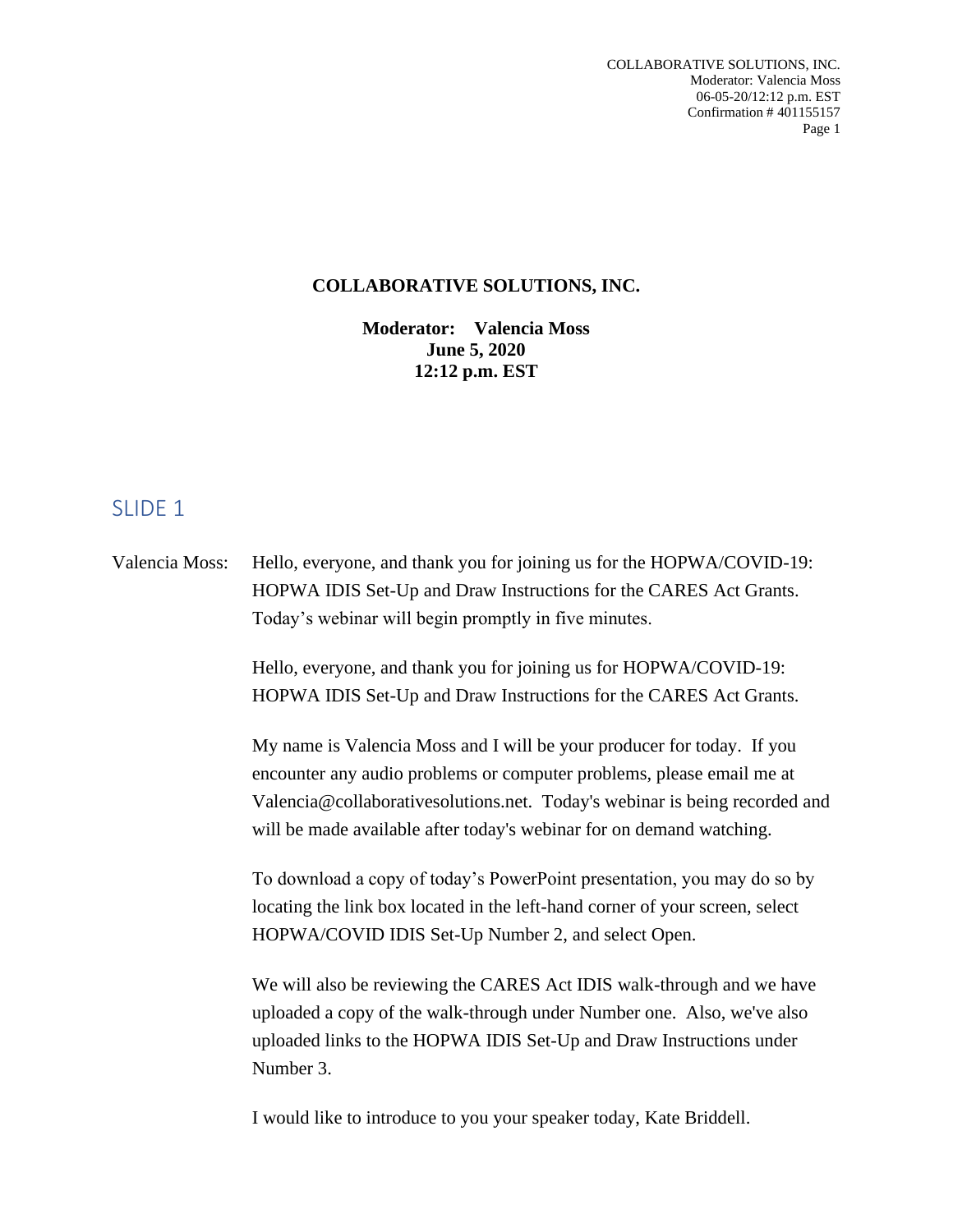| Kate Briddell: | Good morning, everyone or afternoon, I'm on the West Coast. Collaborative   |
|----------------|-----------------------------------------------------------------------------|
|                | Solutions is pleased to welcome you all to this webinar titled "HOPWA IDIS" |
|                | Set-Up and Draw Instructions for CARES Act Grantees."                       |

Today's speakers are actually Katie Pittenger who's the financial operations analyst from the Office of HIV/AIDS Housing, and Becky Blalock from Collaborative Solutions. Also on the line from Office of HIV/AIDS Housing are Rita Harcrow, the Director, and Ben Ayers, the Deputy Director. Monitoring the chat box today are myself and Emily Fischbein from Collaborative Solutions.

## SLIDE<sub>2</sub>

And now it's my pleasure to turn this over to Katie Pittenger.

## SLIDE 3

Katie Pittenger: Great, thank you. Good afternoon and good morning to some of you. As Kate said, my name is Katie Pittenger and I'm glad to join you all today to talk about IDIS set-up for CARES Act grants.

> Today, we'll be going over the preliminary steps grantees should complete before moving to the next step of IDIS set-up. We'll talk a little bit about project sponsor agreements; we'll discuss IDIS projects and activities and do a walk-through using screenshots; then we'll touch on a couple FAQs, talk about how to reach out for help, and answer questions.

This webinar should be really helpful for HOPWA and formula competitive grantee staff that have a hand in IDIS set-up and draws. Please enter questions in the chat box. We will not be able to answer all of them during this webinar, but we will be following up.

## SLIDE<sub>4</sub>

So as we all know the CARES Act guidance is evolving every day, so please stay tuned through the HOPWA listserv and on the HUD Exchange at the HOPWA COVID-19 Guidance page.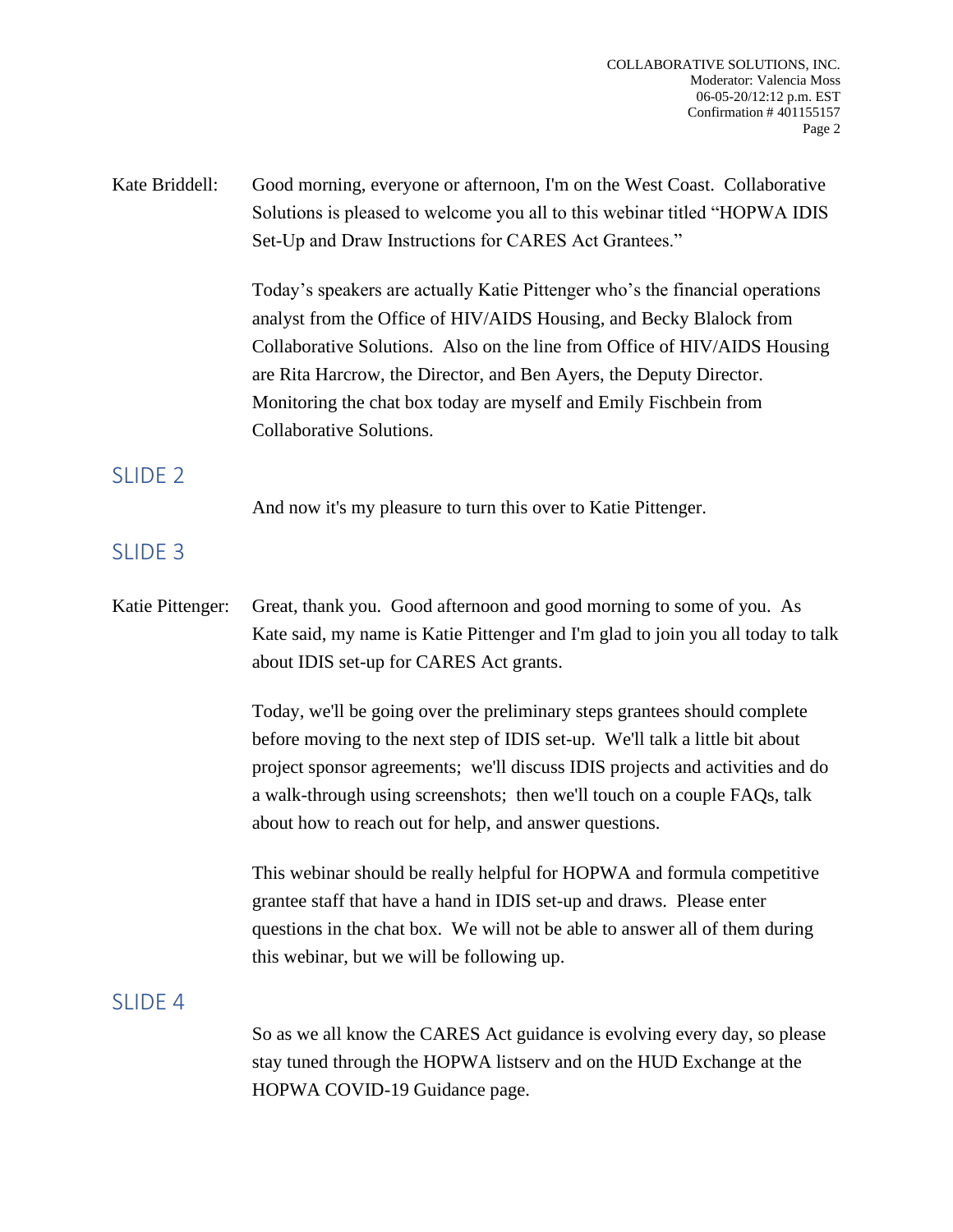#### SLIDE 5

All right, so hopefully many of you saw the HOPWA listserv message that went out last night. A new HOPWA document was published called the HOPWA IDIS Set-Up and Draw Instructions for CARES Act Grants.

The purpose of this document is to give HOPWA formula and competitive grantees guidance on how to set up IDIS for CARES so that grantees can use these critical funds to prevent, prepare for and respond to COVID-19. And as Valencia mentioned, this document is available in the links page of this webinar.

## SLIDE 6

So today we're going to walk through some information that's in that document. To start, grantee staff that are involved in setting up projects and activities in IDIS should already have a few things sort of in their toolbox before they get started.

They need to be familiar with the HOPWA CARES Act Notice, the CPD-20- 05, along with the waivers. They should know how to get emails from the HUD Exchange, be familiar with the existing HOPWA IDIS manual that's online, and familiar with how to get questions answered through the AAQ by HOPWA TA providers.

## SLIDE 7

So as we all know formula grantees must submit a plan amendment or a new Annual Action Plan to address CARES Act funds through the eCon Planning Suite screens in IDIS. I just want to mention and quickly say that we will be talking about project set-up today.

Formula grantees should create projects through the Annual Action Plan amendment process and can review after to confirm that any dummy projects that they may have created have been updated. Competitive grantees must submit a descriptive package and the deadline for that was June 1st. There are links here providing more information for both formula and competitive grantees on these steps.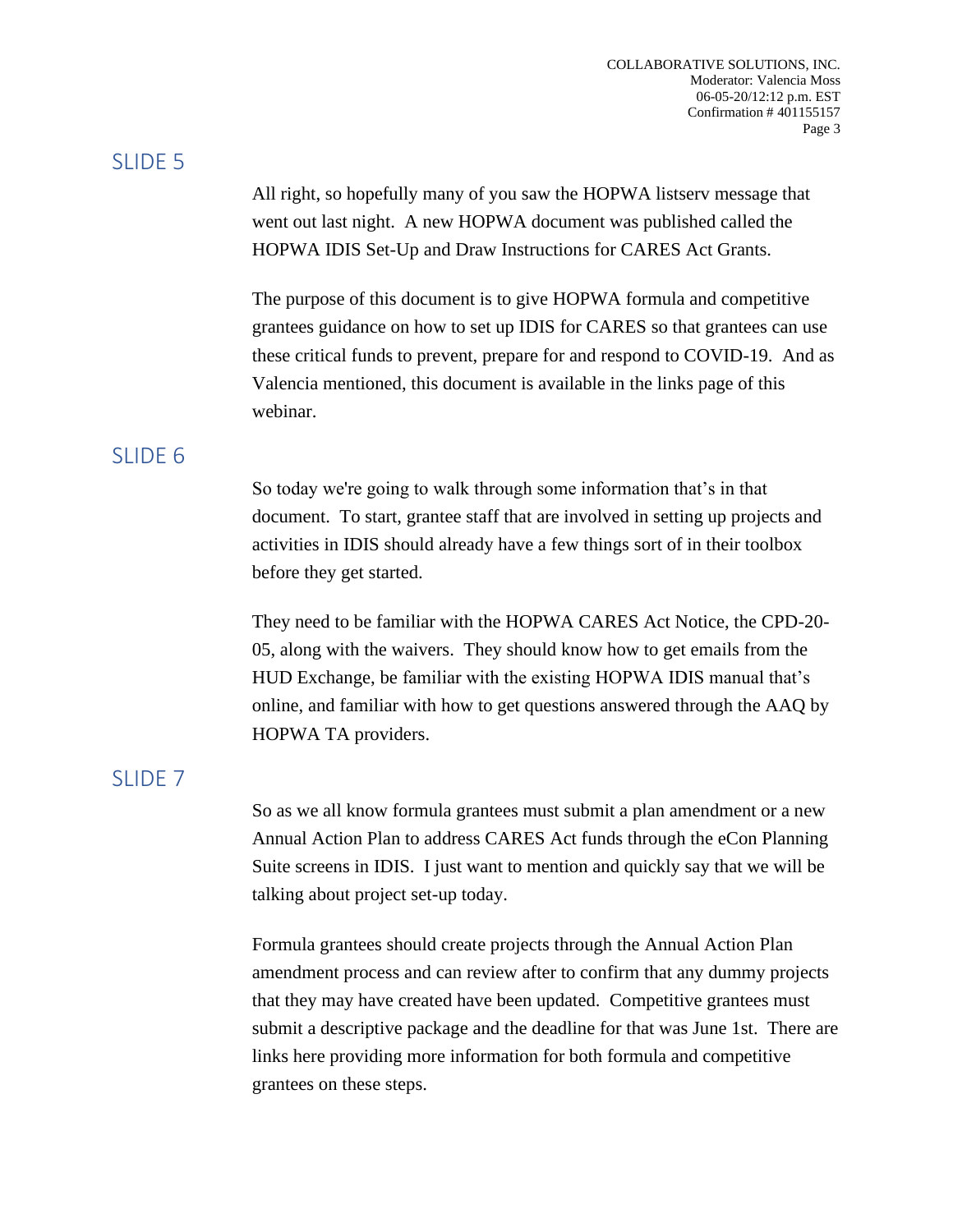Grantees should be focusing on getting these preliminary steps completed in order to get to a signed grant agreement.

#### SLIDE<sub>8</sub>

So we know that many grantees partner within the community with project sponsors. One thing that grantees should start doing now, if they haven't already, is determining the best way to navigate local contracting processes to expedite assigning CARES Act funds on project sponsor agreements. Grantees have 14 days from signing the grant agreement with HUD to execute or amend project sponsor agreements for the CARES Act.

#### SLIDE<sub>9</sub>

As a reminder, when grantees are establishing new or amending existing project sponsor agreements, they need to be thinking in terms of Grant-Based Accounting. Regardless of how the local agreements are structured, grantees must be able to trace costs to a specific grant from the project sponsor's invoicing through the grantees' accounting system up to IDIS.

Amended project sponsor agreements that includes two funding sources must be able to track Admin caps and allowable costs by grant. If any of this sounds confusing or new to you, please reach out to the HOPWA AAQ helpdesk for support.

## SLIDE 10

All right, so when we walk through the IDIS to verify your CARES Act funds are, you will first notice the grant number format has changed slightly. So, traditionally, the HOPWA grant number followed a two-digit date, an H for HOPWA, two-digit fiscal year, and then an F for formula or a zero for competitive, or in IDIS, the competitives were identified as HOPWA-C, and then a three-digit grantee number.

Now, the format includes a two-digit source type code, so you see that in the orange in the chart at the bottom. This will help MicroStrategy reports isolate CARES Act funding for upcoming reports.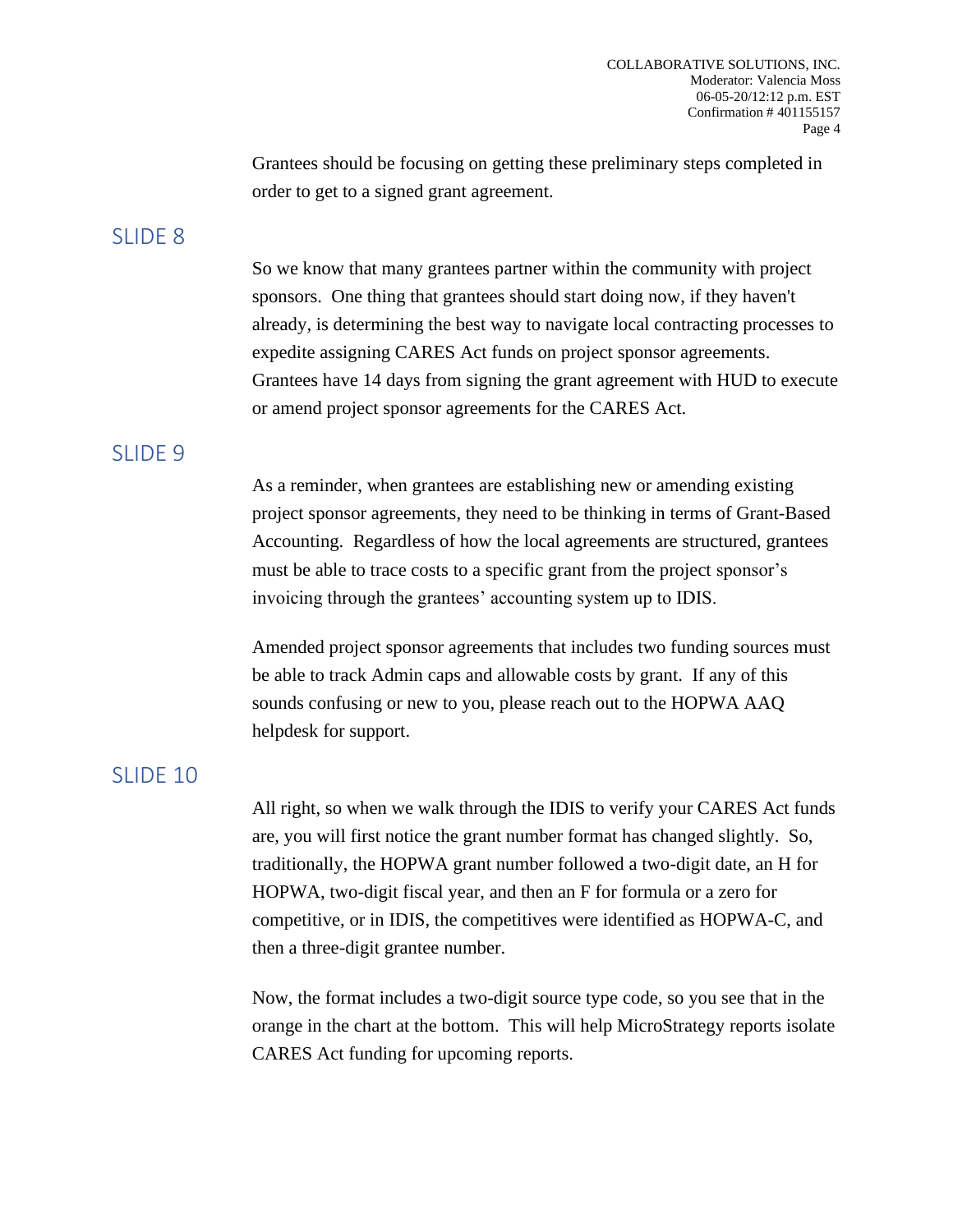## SLIDE 11

So if you see a new grant number, then you know the funds are in place and you can create new projects if you're a competitive grantee, or review existing projects created in the Annual Action Plan if you are a formula grantee. This is especially important for formula grantees that originally used dummy projects before selecting the project sponsors.

So grantees should have one 2020 project for the grantee and one 2020 project for each project sponsor for the CARES Act. The name should be updated to include CV-COVID-19 and the naming convention tool, which hopefully some of you all are familiar with, is being updated now to include some of these new elements for the naming conventions for CARES Act. So that should be available in the next – within the next week.

Grantees should assign a project sponsor, if applicable, to the project and enter a project description and then save. This is reminder that formula grantees link projects back to the AP-35 screen in the Annual Action Plan. Once the project is linked, additional data fields will populate. For more information on the Annual Action Plan screen, grantees can go back to the prerequisite link and also follow the link here to the amendment instructions.

## SLIDE 12

All right, so setting up activities. So all formula and competitive grantees should set up new CARES Act activities under the corresponding CARES Act project. Again, the naming convention structure is updated to include the CV-COVID-19.

There are some other naming changes like adding the Admin percentage to the name since those have been increased for CARES. So you see under the second bullet, we have a grantee 6 percent Admin listed there. Naming – so again the naming convention tool is being updated and that will help generate – auto-generate names with basic information plugged into the tool. So that should be available next week.

Grantees should select the right activity category. Note that both leasing and operating, including hotel/motel should go under Facility-Based Housing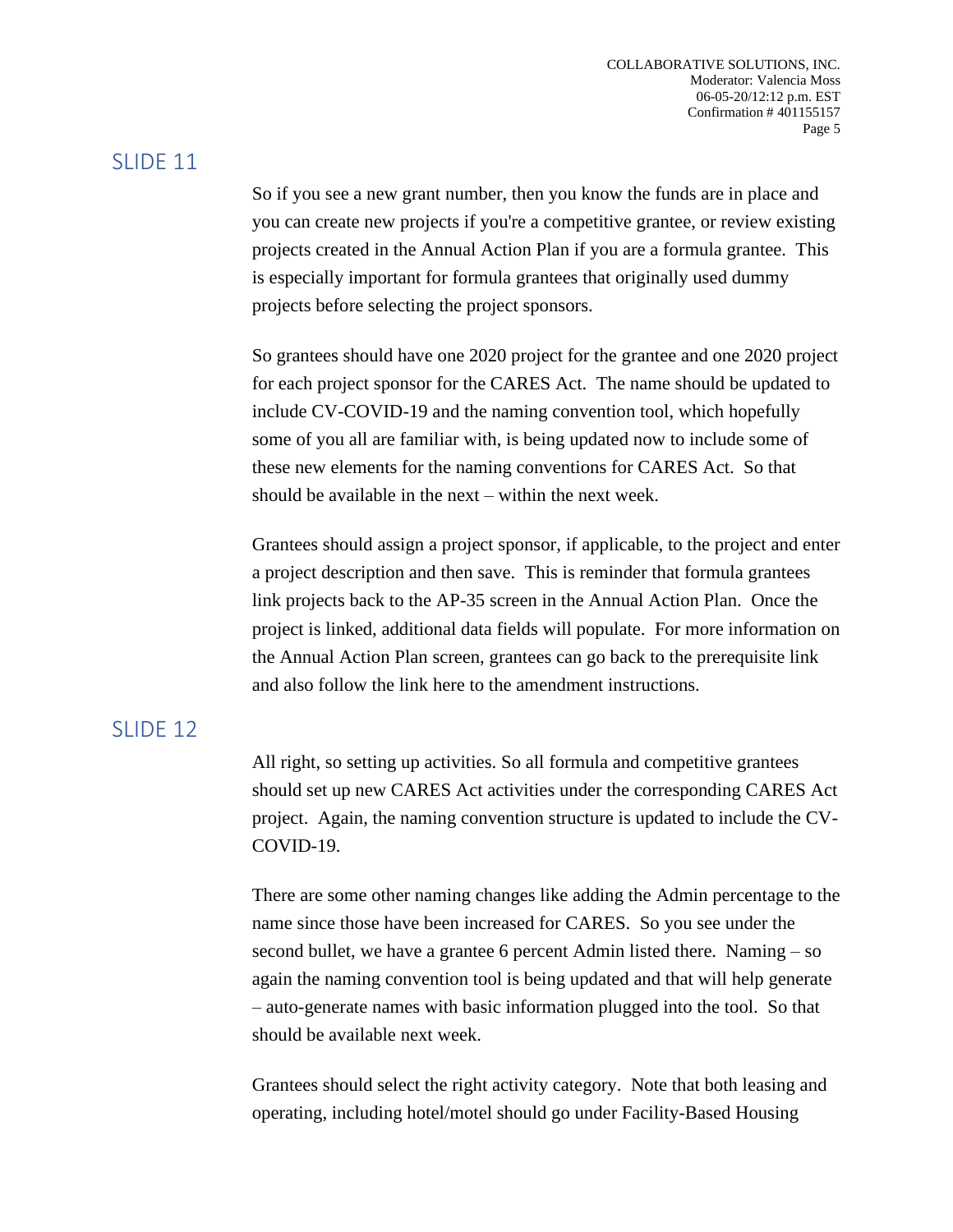Subsidy Assistance. Grantees should complete the environmental review status, and grantees should be able to identify the Performance Objective that reflects the purpose of the CARES Act on the Set-up Detail screen for the direct service activities.

So we're talking through these projects (inaudible) now and in a little bit we're going to see more of this through a walk-through that Becky will do.

#### SLIDE 13

All right, so many grantees are using Hotel/Motel flexibilities in the CARES Act to quarantine clients and their families. So here's some specific information on setting up these activities in IDIS.

Names should include Leasing Hotel/Motel. The IDIS category should be Facility-Based Housing Subsidy Assistance. The Environmental Review status, Exempt. The Activity Set-up Detail options will include the performance objective update for CARES; and the facility type, COVID-19 Response Hotel/Motel. And this is a brand-new dropdown option in IDIS that's being pushed today actually and this will allow HUD and grantees to be able to better track specifically hotel/motel costs through the reports – MicroStrategy reports that we pull out of IDIS.

Grantees should select Short-term shelter or transitional supportive housing facility/unit for the housing type.

#### SLIDE 14

All right, so just a few reminders about making draws in IDIS. Grantees should maintain Grant-Based Accounting, tracking each grant separately, and keeping in mind that HOPWA grants are three-year grants, but that CARES Act grant can be spent faster. Grantees should draw at least quarterly on each active grant, and where possible, separate CARES Act draws should be completed on separate vouchers instead of just separate voucher line items just to keep it really clean separating CARES Act draws.

## SLIDE 15

OK, so hopefully formula and competitive grantees on the call are familiar with an IDIS feature that went live in December 2019 with the Approximate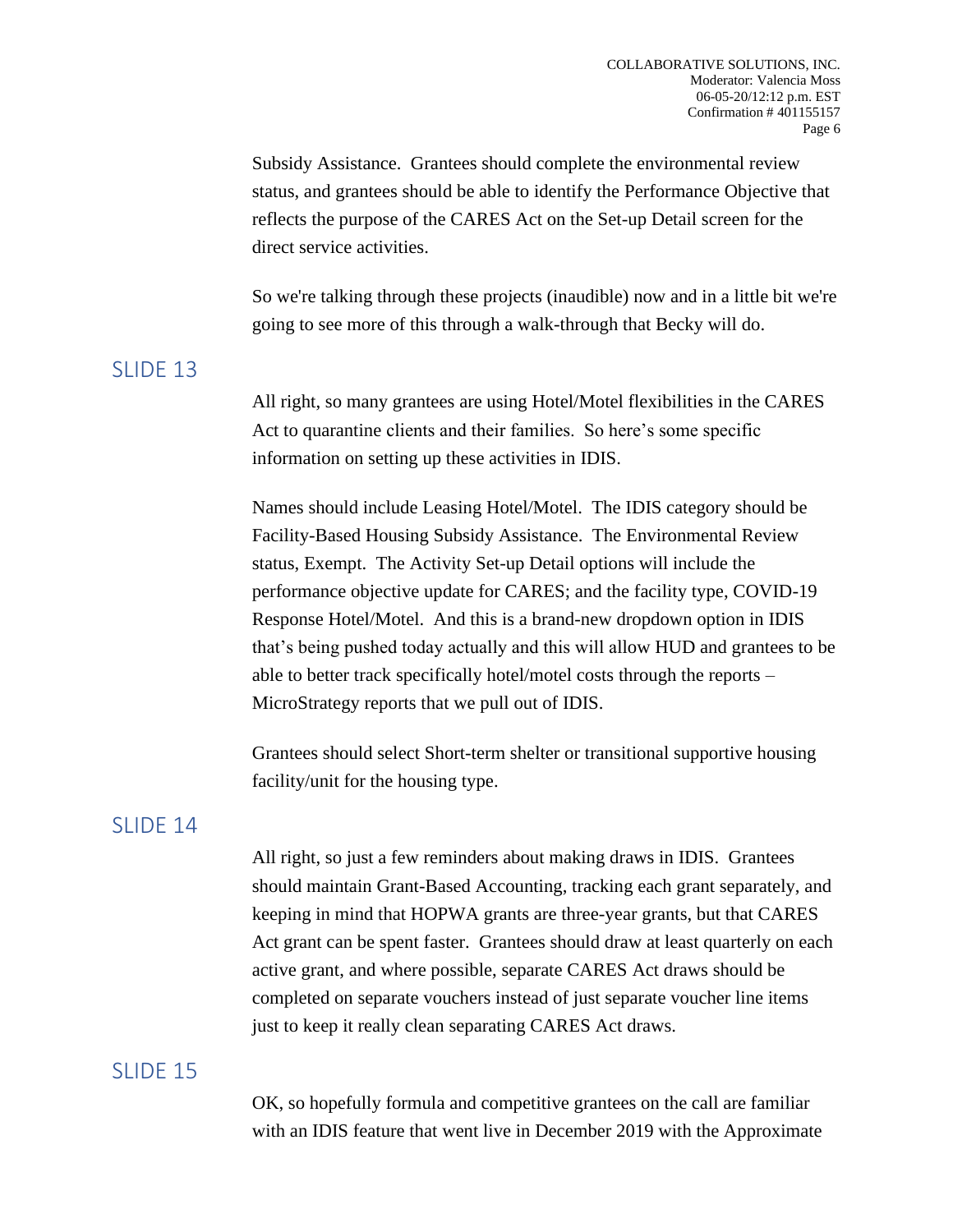Date Cost Incurred field. We realized there is a natural lag between when costs are incurred and when expenses are drawn down in IDIS.

The Approximate Date Cost Incurred field allows HUD to identify the approximate date when those costs actually took place and will be very helpful as HUD develops more streamlined ways to collect data by program year in the future.

So for CARES, grantees can bill costs regardless of the date based – regardless of the date. So based on news reports, the first U.S. COVID case happened around January 21st, 2020, so this is the oldest cost incurred date for CARES that we would expect. Allowing grantees to select that date back to January 2020 for CARES Act requires an update in IDIS that should be live in mid-June.

But in the meantime, if you are a grantee and you cannot get to a sufficiently close Approximate Date Cost Incurred when you're doing your voucher, you should reach out to the HOPWA AAQ and just provide some information about the voucher, the voucher number and the preferred date that you want listed as the Approximate Date Cost Incurred and we'll be able to do a system correction and track those adjustments.

#### SLIDE 16

So there are some grantees that have incurred COVID-19 costs prior to receiving CARES Act funds. On April 22nd, OHH determined grantees could use existing HOPWA funds to temporarily cover costs while awaiting CARES Act awards.

Grantees that are taking advantage of this option should: reach out to the TA through the AAQ, and establish new CARES Act adjustment activities under the year and project that match the grant that will be temporarily covering the cost. This is new so – this is the second bullet – second bullet there.

So if you are using your  $FY$  – this is an example, so if you're using your  $FY19$ grant to cover costs, then a new adjustment activity will get set up under that FY19 project. So as I said again this is new and we realize that some grantees have already drawn without creating this new adjustment activity. The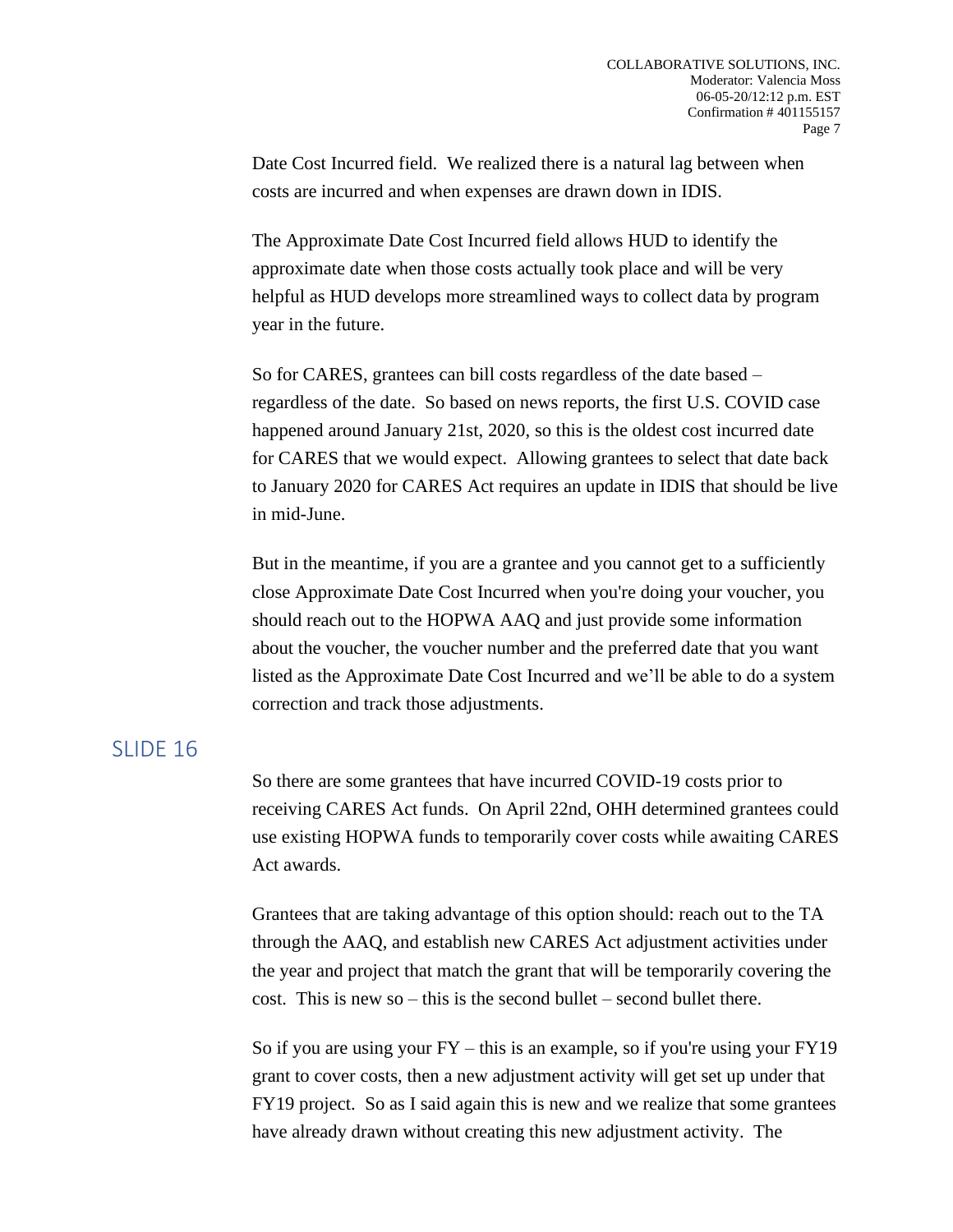intention of this adjustment activity is to allow the grantee and TA providers to quickly identify the costs that have been associated with this temporary adjustment.

So as long as grantees can identify the voucher number, line item, amount and description of the cost, the TA team will be able to walk you through the adjustment steps. So it's just very important that grantees that are utilizing this option are in touch with the TA providers at the HOPWA AAQ.

#### SLIDE 17

OK, now, we're going to turn over the presentation to Becky to walk us through some of the screenshots for IDIS.

#### SLIDE 18

Rebecca Blalock: Thanks, Katie. Hi, everyone, and I'm so glad you're joining us today for this walk-through through IDIS. As most of you are familiar, IDIS is best learned seeing the screens for yourself so we're going to try to do as close to a representation of that as we can.

> Today, we're going to look – we're going to start with the foundation of the existing process for HOPWA grantees for both formula and competitive because we know there is such a large amount of turnover in staff, we kind of wanted to do a refresher of the basic steps and basic processes before we get into what's changed with the CARES Act.

## SLIDE 19

So this first slide shows the existing structure as it currently exists for all HOPWA competitive and formula grantees. There is one project for the grantee and the activities listed under that project are the activities that the grantee conducts for themselves. So in this case, the City of Williamsburg, which is conveniently where I'm located, provides tenant-based rental assistance and takes their 3 percent grantee administration.

The next two columns indicate that the City of Williamsburg also has two project sponsors that they contract with to provide services, and you can see that the activities listed underneath each of those projects are the activities that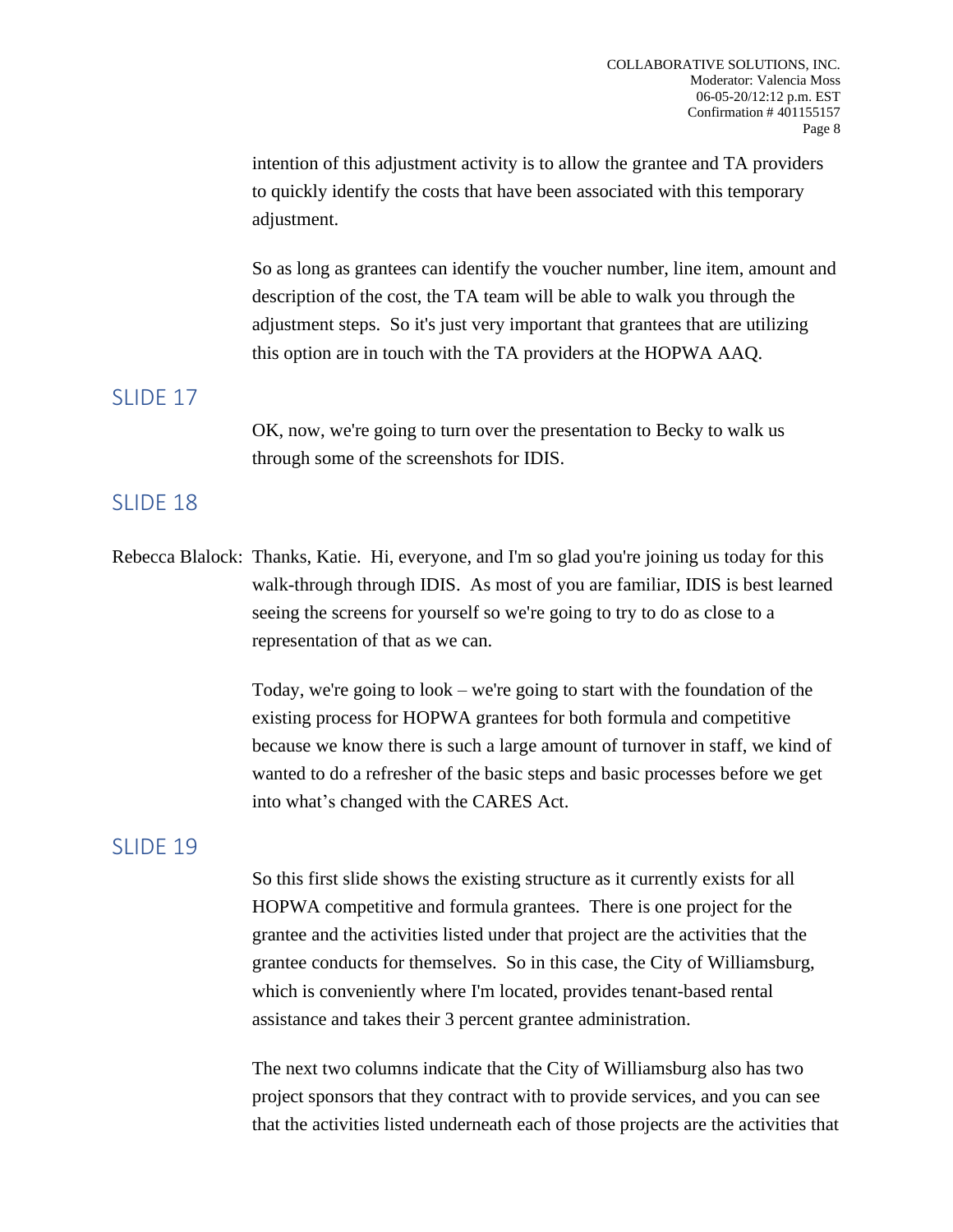each sponsor provides. So you can see that the naming convention follows through – all the projects are named similarly - named with the same structure and all the activities are named with the same naming convention as well.

## SLIDE 20

So the first step that we're going to walk through in the hierarchy of HOPWA projects in IDIS is the HOPWA Project, so that's the top thing – that's the first thing you have to create when working in IDIS. So we're starting from when you first log into IDIS, the first thing you see is your Search Activity screen which is close to what we want to do, but it's not exactly where we want someone to start.

So we're going to look on the left-hand side of our screen and we'll see a blue outlined box that has Project written in orange and Add is the first option underneath Project, so we're going to click on that and that will take us to the Add Project screen. So it's pretty hard to see because it's so large – so long, so we're going to call out each different field that is required for HOPWA grantees to complete.

So after you clicked on the Add Project button and you get the Add Project screen, the first thing that you have to do is you have to assign this Project to a program year. Like Katie said, with Grants-Based Accounting, you are required to assign the project to the program year that matches the funding source that you are planning on using to fund the activities.

So in this case, most grantees are still working with their most current grants of 2019, so that's what we're going to use for all of our examples today. So we would assign 2019 as the program year for this project.

The next required field is the Project Title and we've looked at the naming convention a couple of times so I won't detail all of it, but you'll see that it's the same pattern that we've talked about before and that the naming convention tool will help you walk through to follow along and create your project titles appropriately.

The next field on this screen is the Description field and this can be as – should be as broad as it needs to be to describe all of the services that the City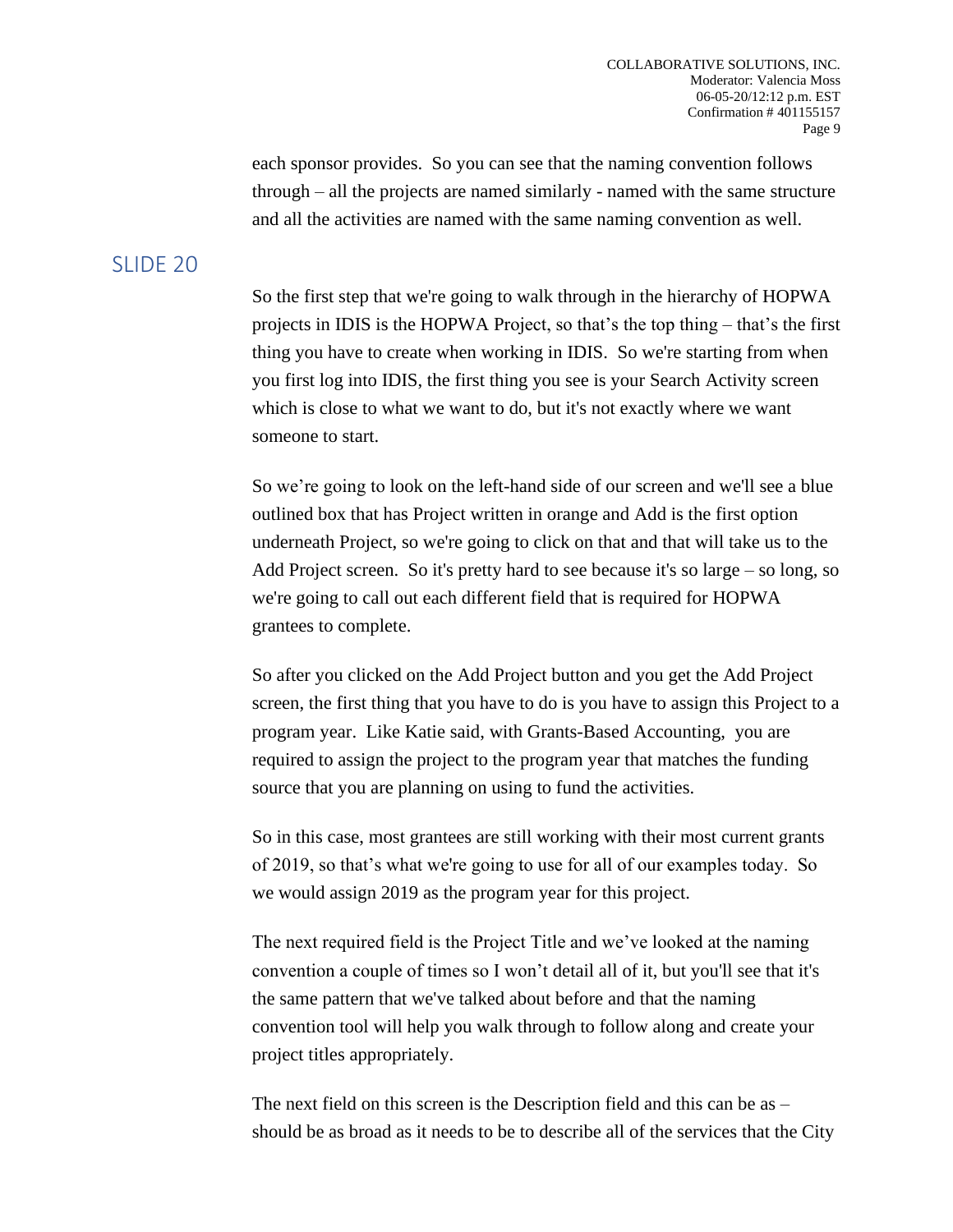of Williamsburg will provide. So this is just for the city. This is not for either one of their sponsors. This is just what the city itself will be providing with its HOPWA funds.

The next field on this screen that are required for HOPWA grantees is the assigned sponsor for this project and since this specific project that we are looking at right now is only for the grantee, we would not have to do this part. But when you are creating projects for your sponsors, you would go through this process and click the Select Sponsor Organization and it will take you through a Search screen and a search process for you to assign your project sponsor to this Project.

And for HOPWA competitive grantees, this is where you identify the grant that you are working with if you have multiple grants in - which - when you get your CARES money, everybody will have multiple grants.

The last field on this screen is the Estimated Amount screen – the Estimate Amount field, sorry. And for HOPWA grantees, you would enter an estimated amount in the HOPWA row; and for HOPWA competitive grantees, you would enter an amount in the HOPWA competitive row. And again this is just the amount that all of the City of Williamsburg for this example would be spending, so this would be everything they would spend through TBRA and all of their administration costs.

And just a reminder from what Katie said, after you click Save and have established this Project, for formula grantees, they should go back to their eCon Planning Suite and their Annual Action Plan and to Section AP-35, and they will need to complete more fields that are required for the Annual Action Plan – Annual Action Plan Planning process.

#### SLIDE 21

So after we've done that step and saved it, the next thing that we get to that we actually – this is the default screen again in  $IDIS - it's$  the Search Activity screen. But we don't want to search activities, we actually want to add a new activity, so now that we've created our project, now we can start assigning the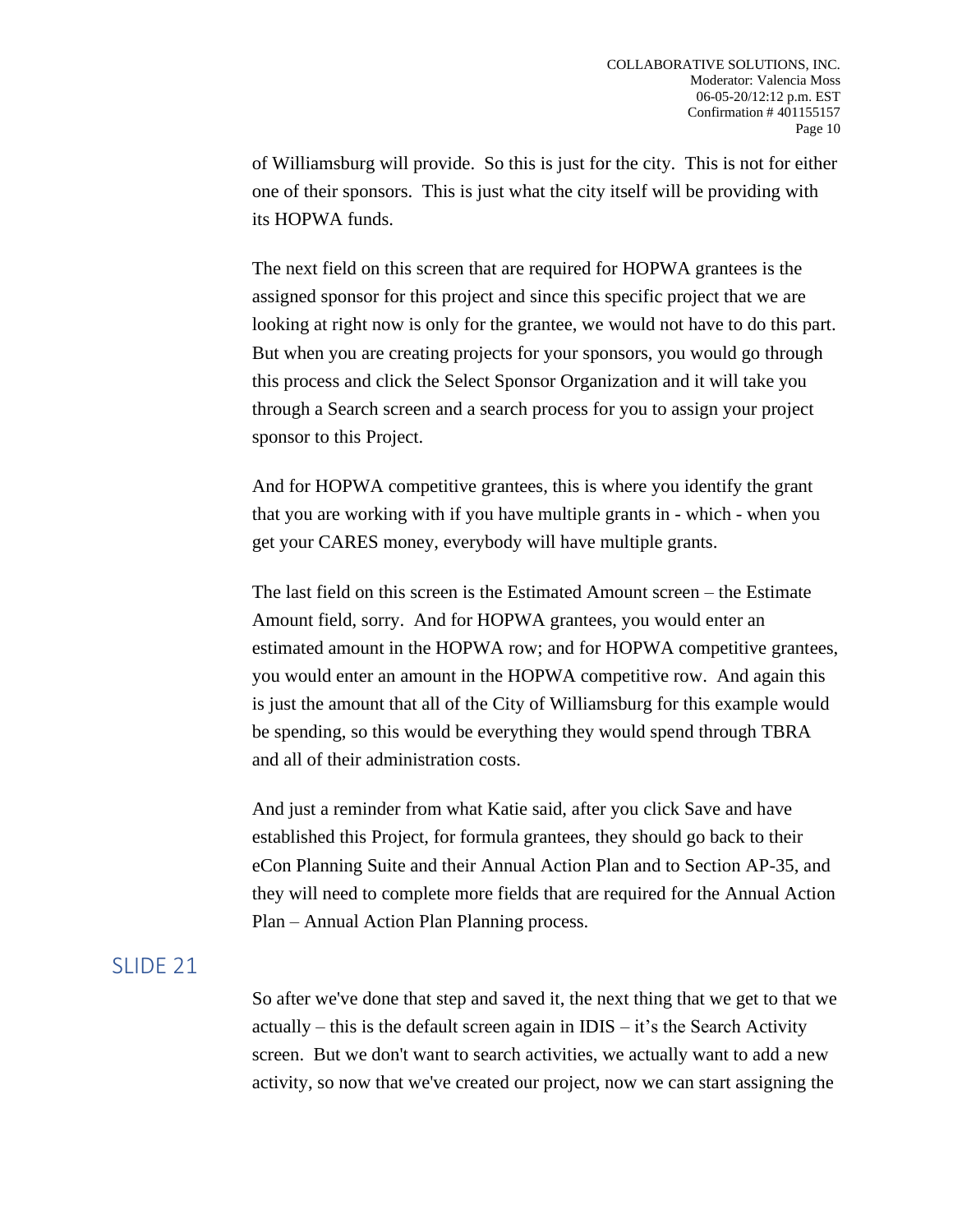work that - what the City of Williamsburg is actually going to be doing to provide services for HOPWA.

So we don't want to search yet, we want to add. So we're going to go back to the left-hand side of the screen. We're going to look for the Activity box and underneath that word Activity, we're going to see Add. So we're going to click on Add and that will bring up the Add Activity screen, and again it's very small so we're going to call out each section that is required for HOPWA grantees to complete.

First one that we come to is we have to tell IDIS through this step who does this activity belong to, who's going to be providing these services. So we have to click the Select Project button underneath the IDIS Project I.D./Project Title, and once you click that button, it will bring up the Search Project screen. And since we've already created the projects that we want to use, it helps slightly to filter. If you only have a few projects, you cannot filter things and it's just as fine, you get there either way. You just get a few more results if you have a lot of projects.

For this activity I've already entered that we would search with Program Year 2019 and we just want it to return HOPWA projects. So after you enter your filters, if you're going to use them, click on Search and this returns your search results. So in this case, we only have one project and we would choose in the action column on the right-hand side, we would choose Select. Once you choose Select, it takes you back to the Add Activity screen and it tells you that the project has been selected and that it has been assigned to the specific project named, but it has not yet been saved.

So, before we even get to the Save step, we still have a couple more things that we need to do. Before we can save the Activity, we have to name it and again we've looked at the naming convention a couple of times, so here's the naming convention for what would be the City of Williamsburg TBRA Activity for 2019. So we'll put that in our Activity name.

The next section that we have to do is  $-$  so I want to go back and show you  $$ is - I call it the little black and white or gray and white spreadsheet-type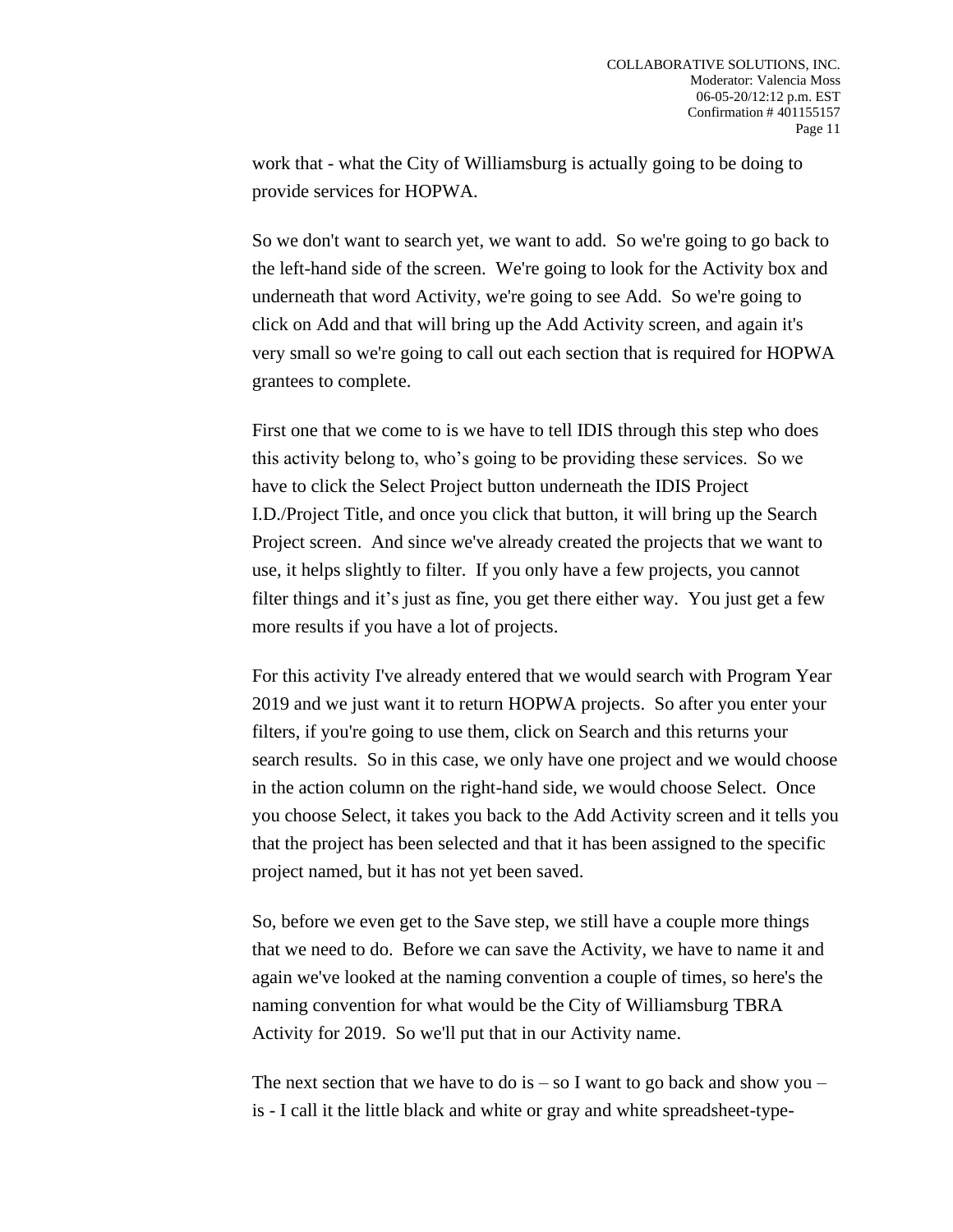looking chart thing in the middle, and that actually is the Program Activity category sections. So it has one row for each program that exists in IDIS. So we have to look carefully to choose the HOPWA row, and it is defaulted to none and now when you click on it, you see dropdown list with all the possible HOPWA activities that could be chosen.

Like I said before, we are choosing Tenant-Based Rental Assistance, so we'll select that for our option. And the next required field is the Environmental Review status, and for Tenant-Based Rental Assistance, the option there is Exempt. And once you click on Exempt, you are allowed to save your Project – you save your Activity, I'm sorry.

But lest you think that you are done, that's actually only the first step that you need to complete before you're allowed to start funding your activities. After you have done all those steps and saved your Activity, you then have to – your screen will change. It will have gone from Add Activity into - now it will be shown as Edit Activity. And I've highlighted just this one chart since this is the only thing you'll have to  $-$  this is where you'll go on the Edit Activity screen to get to our next step.

## SLIDE 22

So as you can see in the HOPWA row, we've identified Tenant-Based Rental Assistance and you can see that our activity is not Ready to Fund, and therefore it has not yet been funded. And in the Set-up Detail column, you see Add HOPWA. So we'll click on that, which brings up the Add HOPWA Tenant-Based Rental Assistance Set-up detail, and there's a few fields on this screen that will need completed before you're allowed to save the Activity screen.

The first one is Accomplishment Year. The second one is in the next chart below. You have to enter a budget for what the City of Williamsburg is planning on spending on Tenant-Based Rental Assistance. And then the third row down is required and the asterisk indicates that those – that these fields are required before you're allowed to save it. It's how many households the grantee indicates - proposes to serve with HOPWA during this year.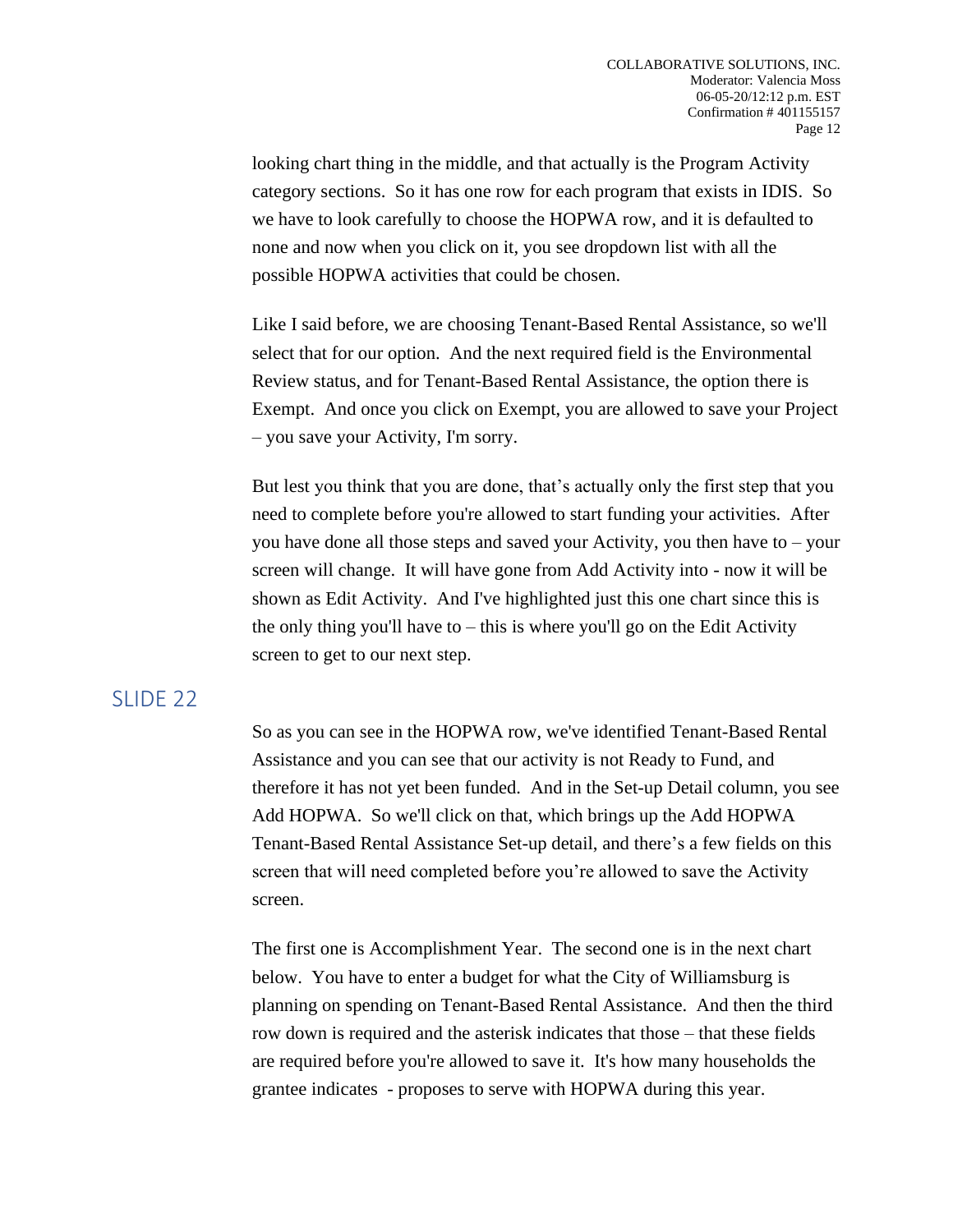The next one down that I didn't show in the bigger screen is the Performance Objective, and for all HOPWA activities, this is defaulted to Provide Decent Affordable Housing. And the next one is the Performance Outcome and that is defaulted to Affordability. So once you click and you enter all of those fields, you are allowed – the system will let you save the Set-up Detail screen and it will automatically return you back to the Edit Activity screen and now you can see that your Activity is Ready to Fund.

## SLIDE<sub>23</sub>

So, that's a brief refresher of what – of how we get to where we need to go, so now we can start changing things because of CARES. So that was a brief overview of names, structure, activities, process. If you noticed we used all existing entitlement funds, none of that had anything to do with CARES Act, that was just kind of a refresher to get to where we are right now.

So these are the changes that the CARES Act has brought into IDIS that we're going to walk through. Katie has gone through them all; now we're going to look at them and see what they look like in IDIS.

Like Katie said, when – if a grantee chooses to use existing funds, using grant funds to temporarily fund your COVID-19 response, you got to  $-$  you'll create additional activities under those existing projects. Once you get your CARES funds, you will set up a brand new set of projects and activities, and that goes for both formula and competitive grantees.

The naming convention changes, as Katie talked about - so we'll look at that and see how that is played out in IDIS. We'll look at increased in Admin caps. We'll look and see how the activity name changes if you're doing hotel/motel vouchers for your community, and we'll look at some changes to the Performance Objective and the Facility types. We'll see what those look like in IDIS.

## SLIDE 24

So back to our beginning - we're starting from the same starting point of our 2019 allocation for the City of Williamsburg. This is what they – this is what their Set-up would have looked like back in February before COVID was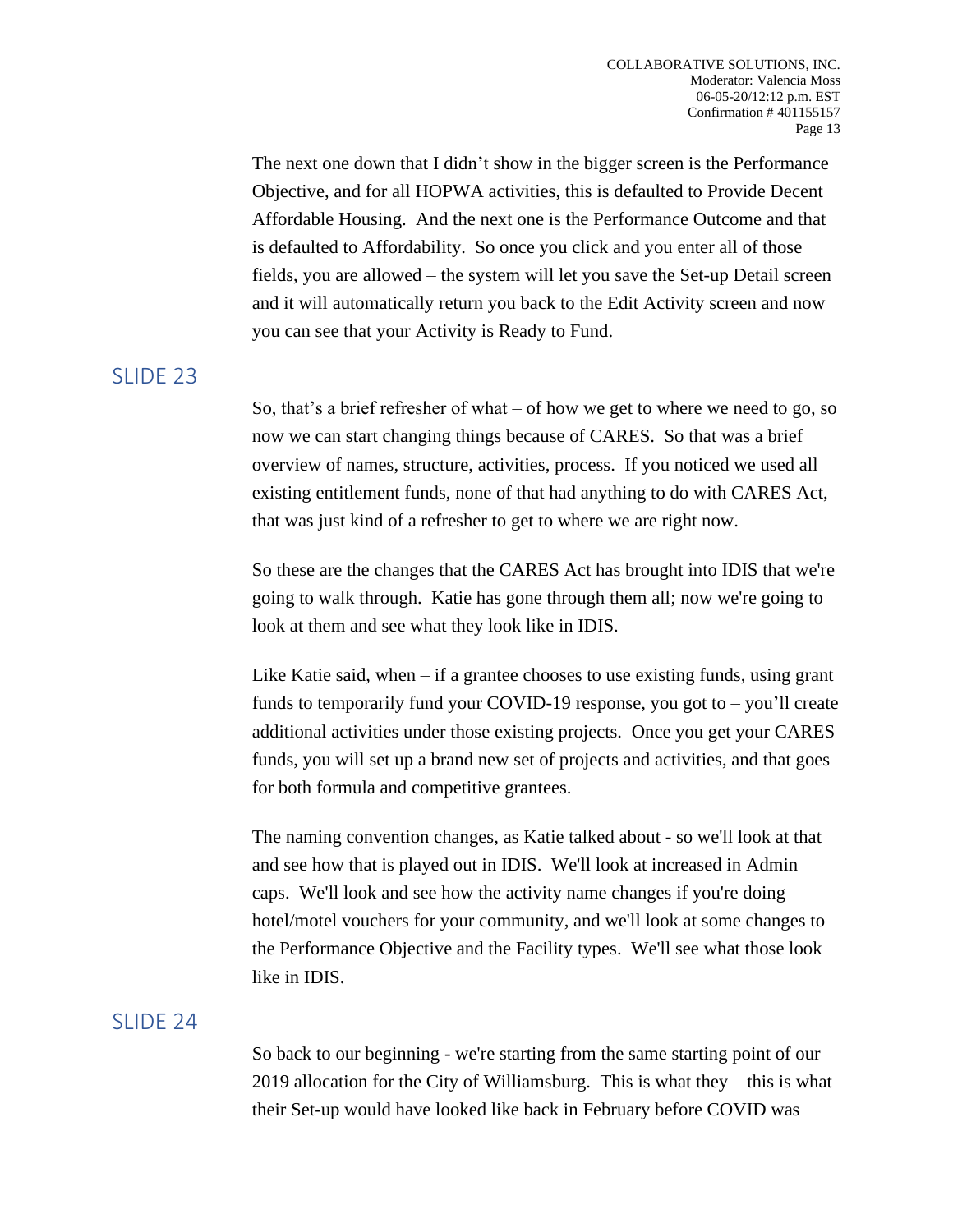affecting our communities as strongly as it is now. So they were doing TBRA, they were doing grantee administration, and everything was good.

And then COVID-19 came along and they realized they needed to respond. So then the City of grantee – City of Williamsburg now has had to do a little bit more with their FY19 and they have chosen to start spending some of that money first in anticipation of getting their CARES money later; they've gone ahead and started spending some of their FY19 money on that response.

So they didn't have to create a new project. We're still in the same project that we already had. We've just gotten now a few new activities. So you can see the City of Williamsburg had decided that they have a lot of clients that needed quarantine in hotel/motels, and we now have some STRMU needs and we are taking some of the Admin – we're using - we're fronting some of the admin costs that have increased because of the CARES response.

So we've got the new activities added to the existing project. The name has changed - you can see that now that we're calling out Leasing in Hotel/Motel in the Activity name, so everyone involved can immediately see this is a Facility-Based Hotel/Motel service that is being provided.

Additionally, we want the grantee to separate out what is already had – what is already being drawn as their 3 percent Admin from their allocation. We want you to start tracking and making sure that you're separating - that you're delineating how much of your CARES Administration costs you're spending and -in anticipation of getting the CARES funds.

So that's where City of Williamsburg is now. Hopefully, they will be getting their CARES Act funding soon. When that happens, they will need to set up an entirely new set of projects and activities. So I'm only showing you the City of Williamsburg, but all of this would be replicated for any sponsors that the grantees have as well.

So the first thing that we see right away is that our names have changed, that we've got the CV-COVID-19 as an activity name and as a project name header, or the precursor. And we can also see that the grant number has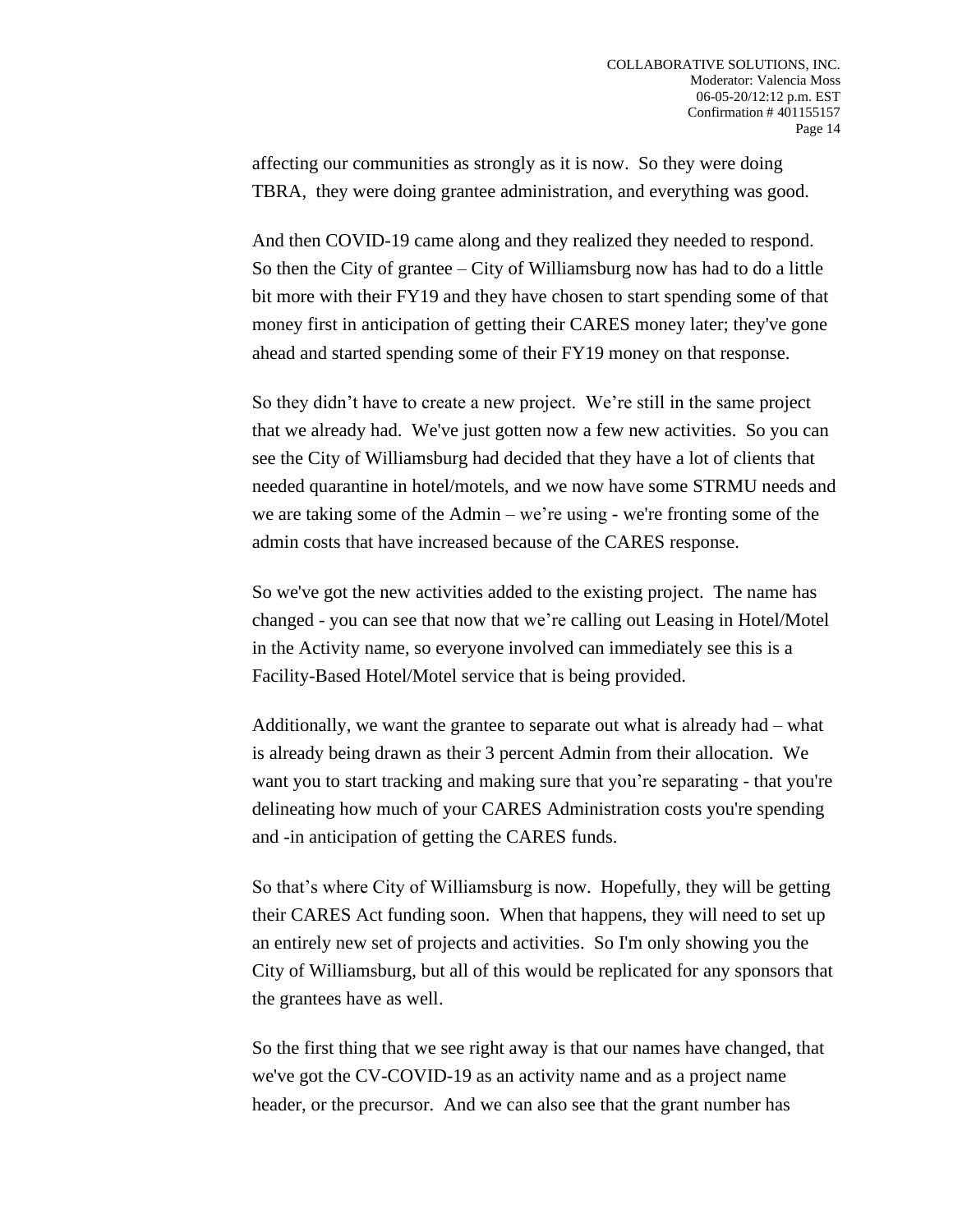changed, we've got HW for the formula grantees and for competitive grantees you would see a 1W in that activity name or project name.

Additionally, you can see that the Leasing hotel/motel carries through in this activity name as well and that we are further clarifying that this 6 percent of the last activity in the CARES column is the grantee administration 6 percent Admin of their CARES award.

And grantees should already know what their CARES award is going to be even if they haven't gotten it yet, so they should take great care to calculate what that 6 percent Administration cap is going to be, and make sure that they track those expenditures and make sure that they do not go over that 6 percent Administration cap.

#### SLIDE 25

The last two Set-up Detail screen changes actually are…

Operator: The leader has disconnected. The conference will be terminated in five minutes.

Rebecca Blalock: We're going to keep going and hope Valencia comes back.

The Performance Objective now for all CARES response activities that you can see - now it looks different than the last time I showed you this section. There's now a Performance Objective of Prevent, prepare for, and respond to Coronavirus.

And for Facility-Based Housing Subsidy Assistance, which is what Katie has said that that's where all – that the activity category, that all hotel/motel vouchers and response should be used – should be listed as – and the facility type for that Activity, there's now a specific COVID-19 Response Hotel/Motel. So not only it's in the activity name, it's also spelled out in the Set-up detail screen.

## SLIDE 26

So once you have finished that Set-up detail screen and you have done all those changes, you have set up a project, you have set up an activity – you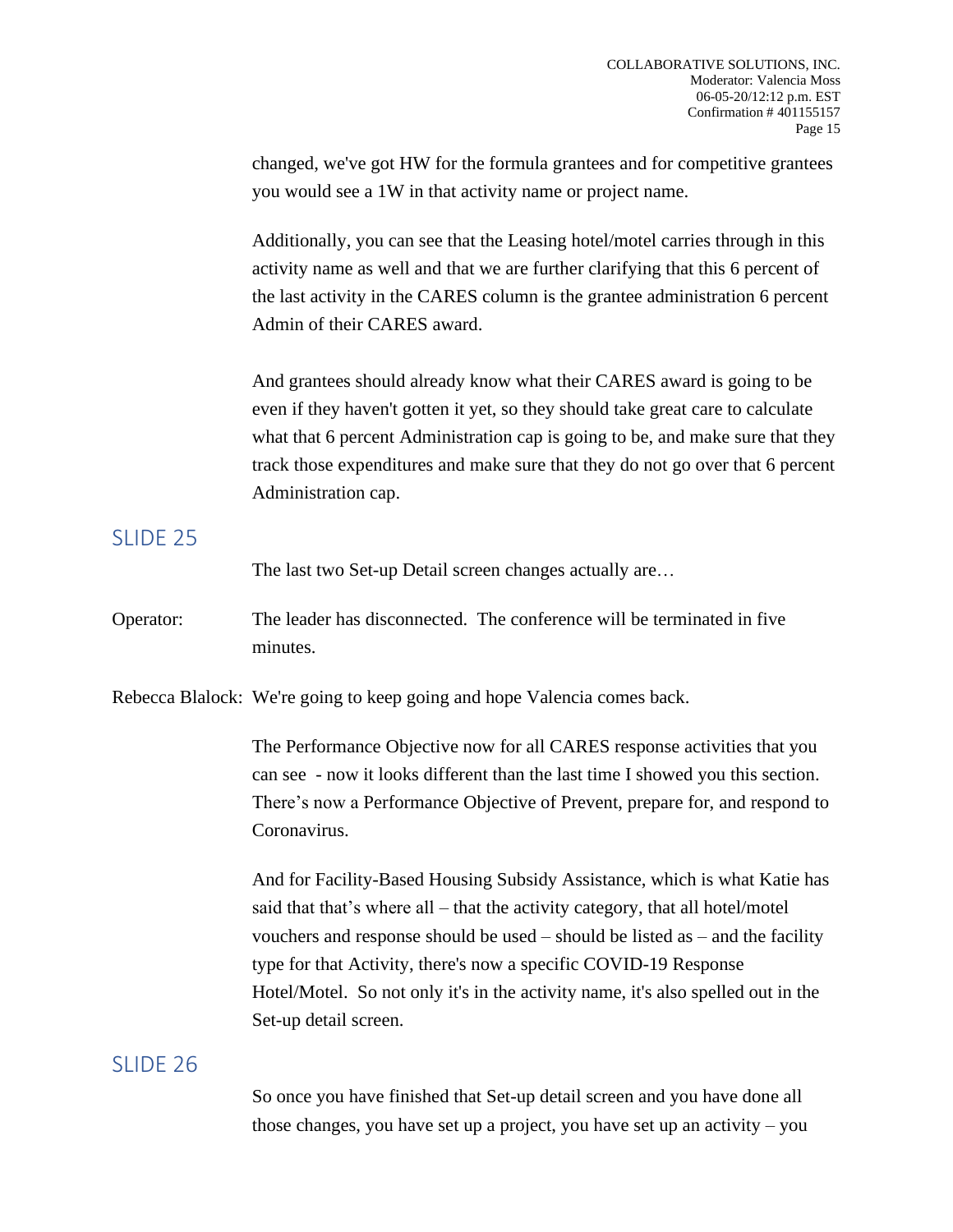have created an activity, you set up the activity, you have funded your activity, and now you're drawing, you're ready to draw vouchers.

So like Katie said, for all CARES funds, grantees will be able to go back to January 21st, 2020 for the earliest Approximate Cost Date Incurred and this is just showing that the calendar will let you do that for all – for CARES mot only, for those services that you may have started providing in preparation for the virus.

## SLIDE 27

The last screen that I want to show you is what the MicroStrategy PR02 report would look like. So again we're starting back from the beginning, this is what City of Williamsburg PR02 would have looked like back before the CARES response started.

Once they started spending their FY19 funds in response to COVID-19 in our community, they would add these three new activities. They would still be listed as- with program 2019. And when they get their CARES response …

Operator: The leader has disconnected. The conference will be terminated in five minutes.

Rebecca Blalock: This is what the City of Williamsburg's PR02 would look like with their CARES Act activities added.

## SLIDE 28

So that's the end of my slides - of my walk-through and I just want to reiterate if you have questions along any steps of the way, if you have new staff – if you have staff that just need a refresher because it's been a while, if you just need help with any steps or all the steps, please reach out for assistance, myself and other TA providers are more than happy and willing to help you through what is one of many confusing and weird things that we're all experiencing right now.

So please don't hesitate to reach out with any questions that - we are glad to help to make sure that everyone has access to serve their – serve the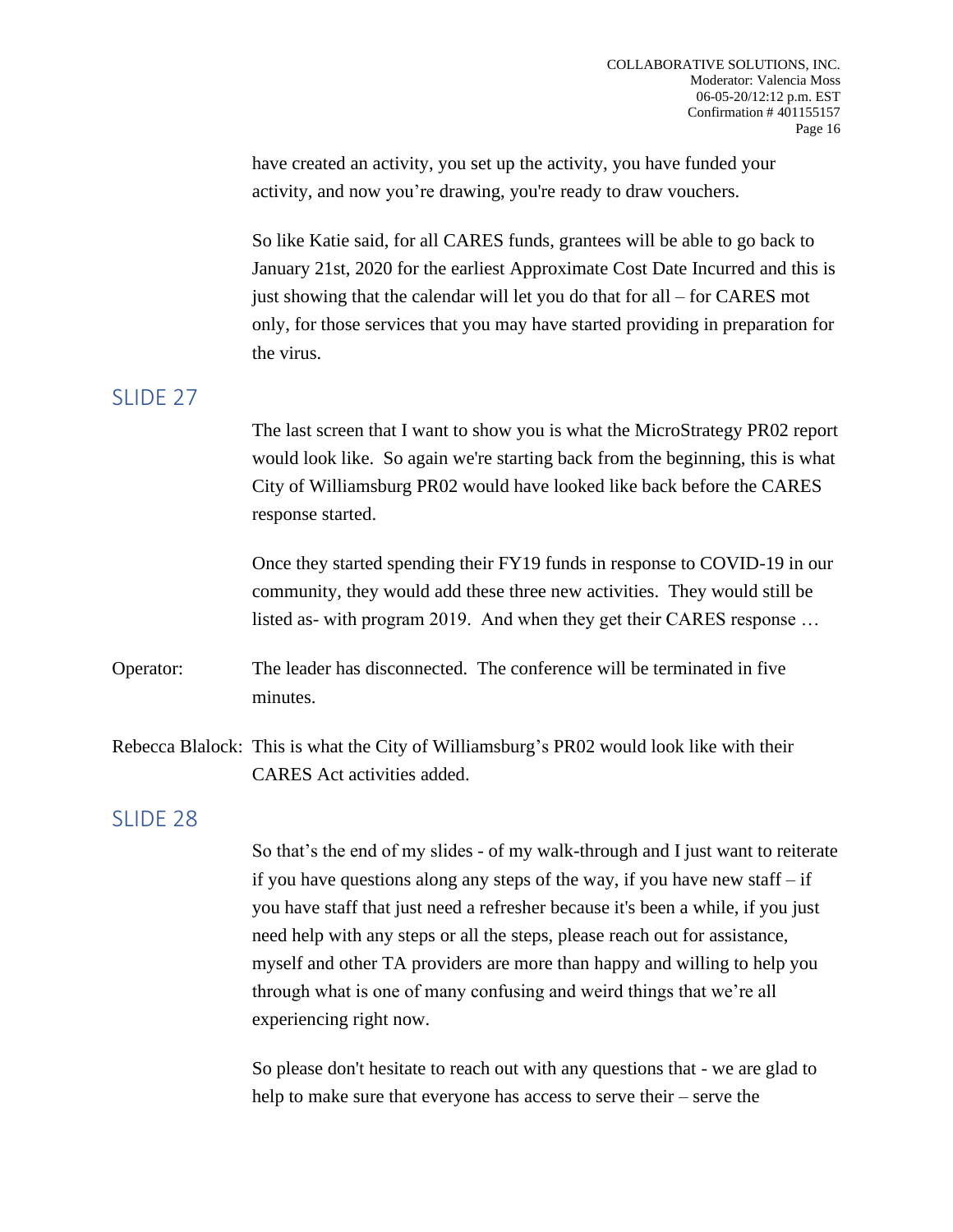community as best they can. So with that, I will turn it back over to Katie Pittenger and she will finish the presentation.

#### SLIDE 29

Katie Pittenger: Thank you. It sounds like there might be some technical difficulties with Valencia, our leader, so I'm not sure if she's able to bring back the other slide deck. Great, it's here.

#### SLIDE 30

OK, so we wanted to talk through a couple questions that we've received. The first one is about the formula grantees with old FY14 funds that are set to cancel. So formula grantees can use old canceling funds to cover COVID response, but in order to keep costs associated with these old grants, all the costs have to be eligible under the HOPWA regs and the waivers applicable to that year's funding.

By drawing these costs first for COVID, this would use the canceling funds before they are swept back to Treasury. OHH has been in touch with field offices on FY14 funds that will cancel in September that could be used for this purpose. So grantees should work with their field offices to discuss these older funds and determine if an Annual Action Plan amendment or Spend Down plan update would be needed.

#### SLIDE 31

Next slide, are you able to advance the slide? Great. OK, so we've gotten a lot of questions about reporting as well. So the question here, How should I prepare for CARES Act reporting for HOPWA?

The answer is that the requirements are still being determined, but the grantee should be able to collect the current performance data elements for CARES Act grant. The formula grantees need to be able to parse out expenditures, outputs, and outcomes for CARES Act specifically. Traditionally, formula grantees report on all active grants in a 12-month reporting period so this might be a change for them.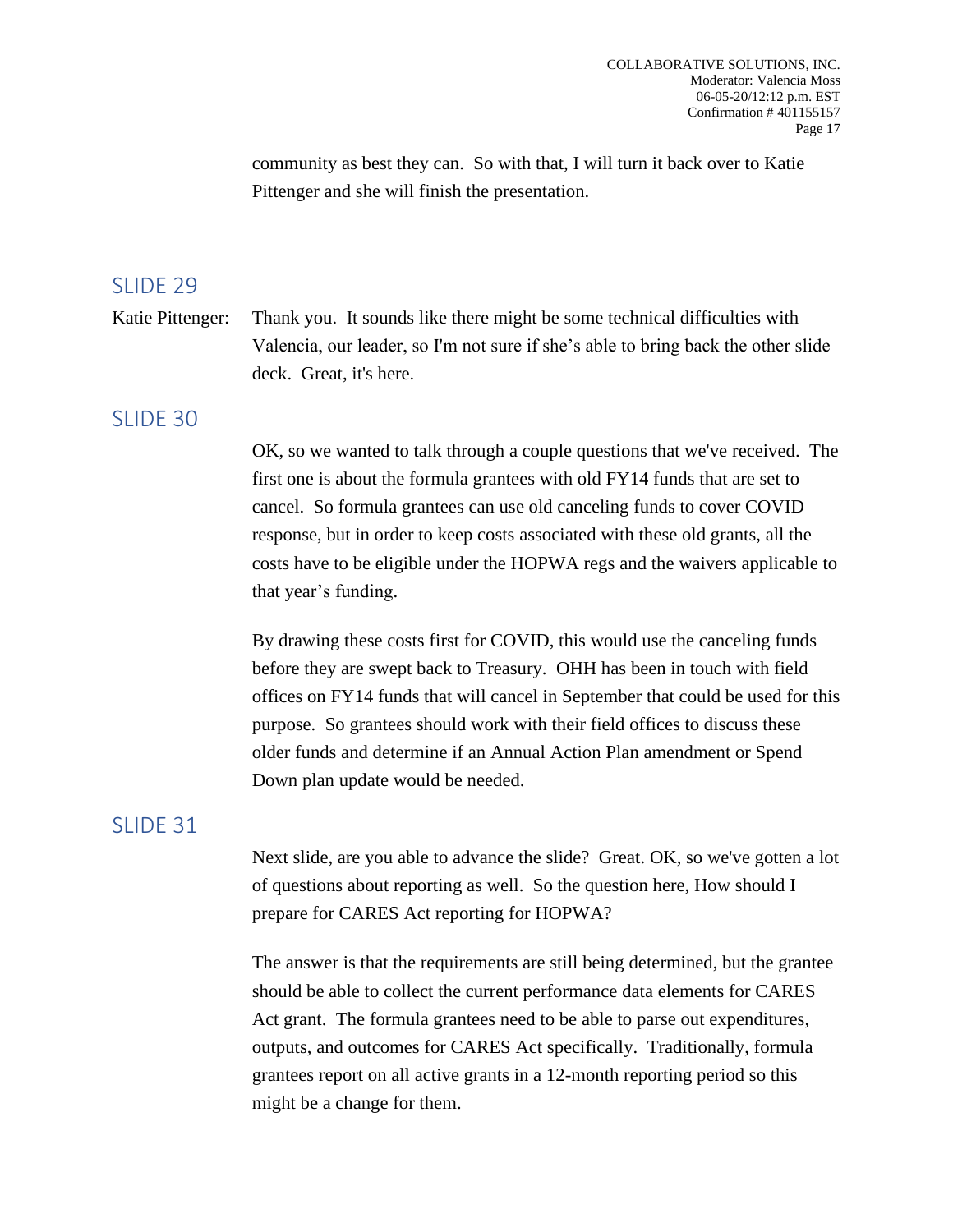Competitive grantees have reported separately all along, so this is standard practice. Again, this is all preliminary. We do not have reporting requirements finalized yet and we will be reaching out as soon as possible to provide that guidance.

# SLIDE 32

OK, and so just to summarize the things that we talked about today, there are prerequisites grantees should complete before going into IDIS to start their Set-up process. Grantees have projects – grantees that have project sponsors should be working to get those projects sponsor agreements in place as soon as possible after the grant agreement is signed with HUD.

Grantees need to keep in mind that we are still operating under Grant-Based Accounting and that includes CARES Act funds as well. Project and Activity Set-ups follow largely the same standard practice, with some name changes and a few key things to consider, so the things that Becky just walked through.

So grantees using old funds to either temporarily cover COVID costs or to spend down old balances should reach out for assistance. And of course, the reporting requirements are still being developed, and we will be communicating out about those as soon as we have additional information.

## SLIDE 33

So if you've been on these webinars, you - this slide looks familiar. So these are the resources. We've added the Mega-Waiver 2 that came out in May 2020 on the second line there as well as at the bottom, the IDIS Set-up and Draw Instructions that went out to the listserv last night.

If you are trying to figure out where to start, sifting through all of the resources, if you go to the HOPWA guidance for COVID-19 webpage on the HUD Exchange, that's a great place to look. And of course, make sure that you're set up to receive emails through the HUD Exchange listserv.

## SLIDE 34

And of course, and Becky mentioned this as well, please send in questions if you are running into challenges. We know grantees across the country are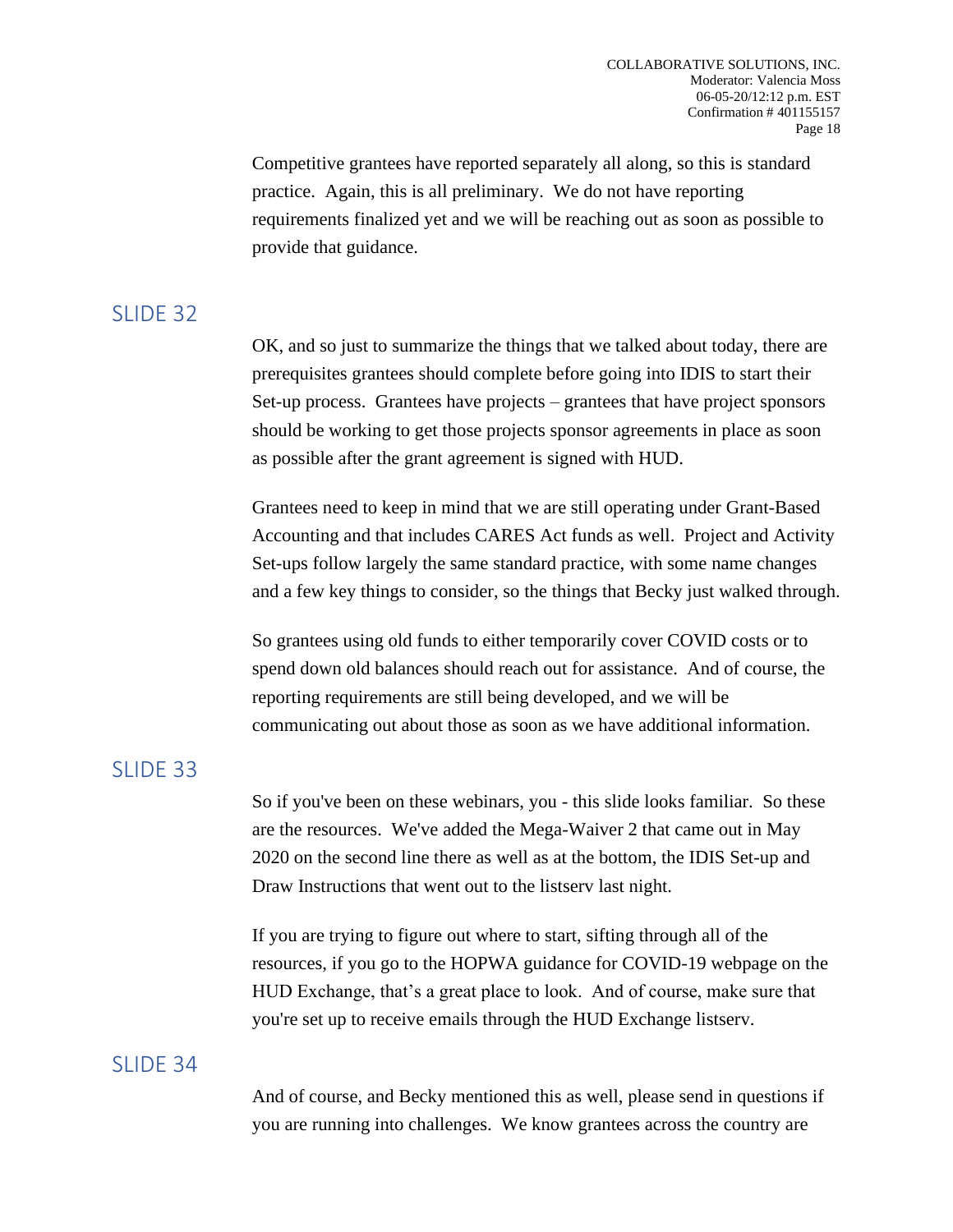working quickly to try and get these funds set up in IDIS and get activities moving. So if you have questions, please reach out. You can get individualized quick policy and system answers through the HOPWA AAQ, and you can also request more intensive technical assistance support if there are kind of larger issues that you're grappling with that you need some support on.

## SLIDE 35

All right, and we have gotten to the question portion, so Kate and Emily, do you have any questions for us?

- Kate Briddell: Hi, yes, Katie, we do have some questions. The first one is do HOPWA formula and competitive grantees use the same rules for naming IDIS Projects and Activities?
- Rebecca Blalock: I can answer this one. Yes, HOPWA formula and competitive grantees both have the same naming convention structures for both Projects and Activities. The CARES Act just brings in a few new elements like throwing the CV-COVID-19 in front and the grant number change.

The naming convention tool currently shows how formula and competitive grantees name Projects and Activities, and it will be updated sometime in the next week, hopefully sooner, and will allow you to properly name both formula and competitive CARES Act grant Projects and Activities.

Emily Fischbein: OK, great. Another question that we had here is "When do HOPWA formula grantees create CARES Act Projects, if I already made projects in my Annual Action Plan for the CARES Act, do I have to make duplicates?"

Katie Pittenger: Thank you for that question. This is Katie, I'll take that one.

So HOPWA formula grantees originally set up CARES Act projects in the submission of the Annual Action Plan, linking those projects to the plan using the AP-35 screen. So those same projects are the ones that are used to identify the grantee and the project sponsor, and link to the IDIS activities.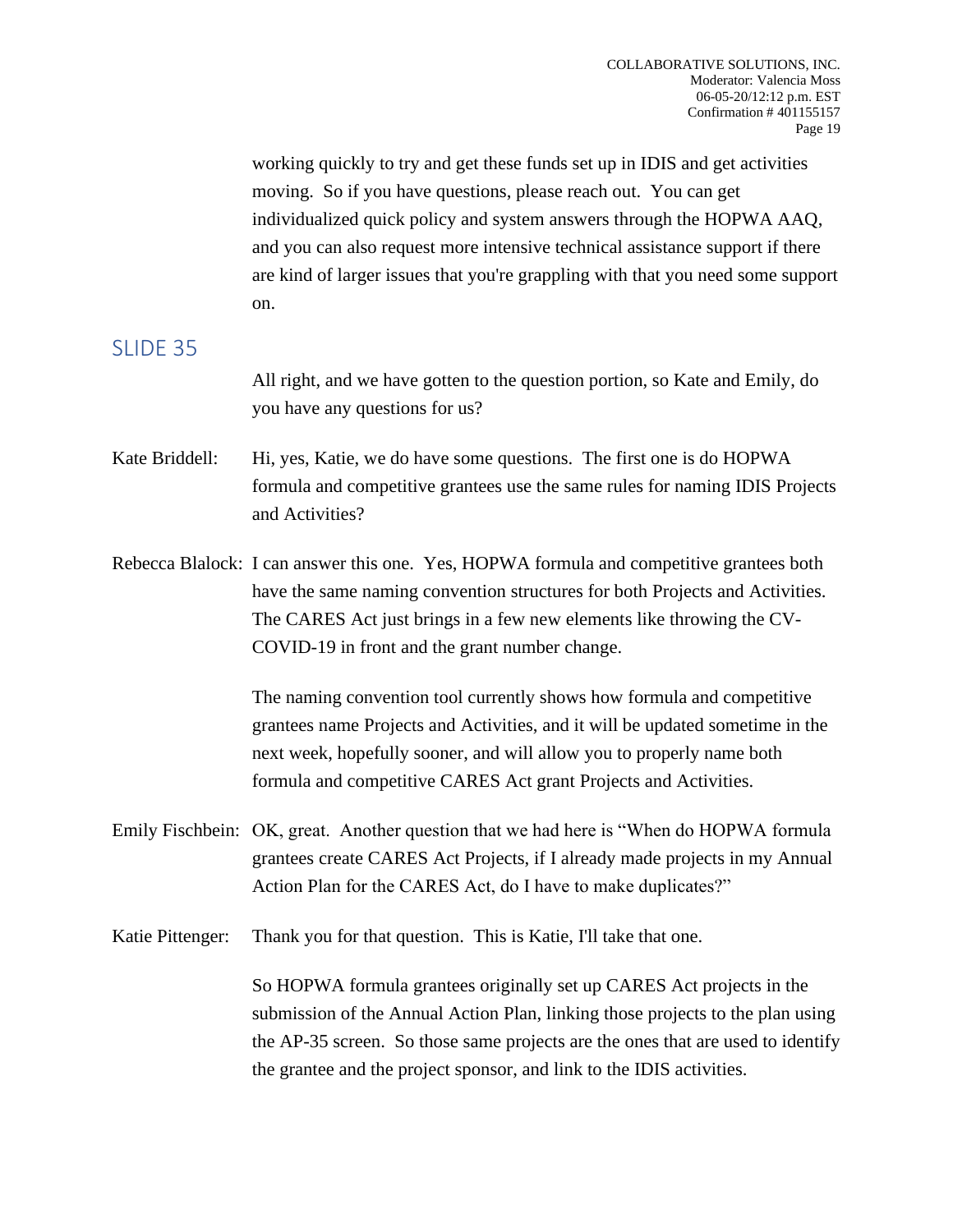For some grantees, the project sponsors were not identified at the time of their Annual Action Plan submission, their (inaudible) submission, and so they used dummy sort of placeholder projects. So the instructions today and in the IDIS instructions document encourage formula grantees to review those projects that were already made just to make sure that they are following the correct naming convention and that the project sponsors have been identified. Kate Briddell: Great, thanks, Katie. We have another question from a project sponsor. It says, "I represent a new project sponsor and will be receiving CARES Act funding from our grantee; what is my role in IDIS?" Katie Pittenger: Great, I can take that question too. So HOPWA project sponsors do not have a direct role to play in IDIS. They are not involved in the creation of the projects and activities or drawing down the funds. The most (inaudible) project sponsor function is to ensure strong financial management and internal control at the project sponsor level. Costs submitted to the grantee from the project sponsor should be able to be linked directly to a single HOPWA grant whether it's the CARES Act or otherwise. So if you're a project sponsor and you have these sorts of questions about financial tracking in the system, it's important to reach out to your HOPWA grantee. The grantee is responsible to ensure that there is a coordinated expectation across their project sponsors. Emily Fischbein: Thanks, Katie. We have another question related to project sponsors and this one is "I am a grantee and I'm concerned that our project sponsor agreements

- will not be in place within the 14 days. Also, I'd like to talk with some one to confirm our contract and invoicing forms cover the necessary data elements to track our CARES Act expenses."
- Katie Pittenger: Great, I can answer this one and then, Ben and Rita, I don't know if you want to chime in at all.

But thank you so much for your work in expediting process to execute project sponsor agreement. If you would like to talk to someone about your unique situation regarding establishing project sponsor agreement, we recommend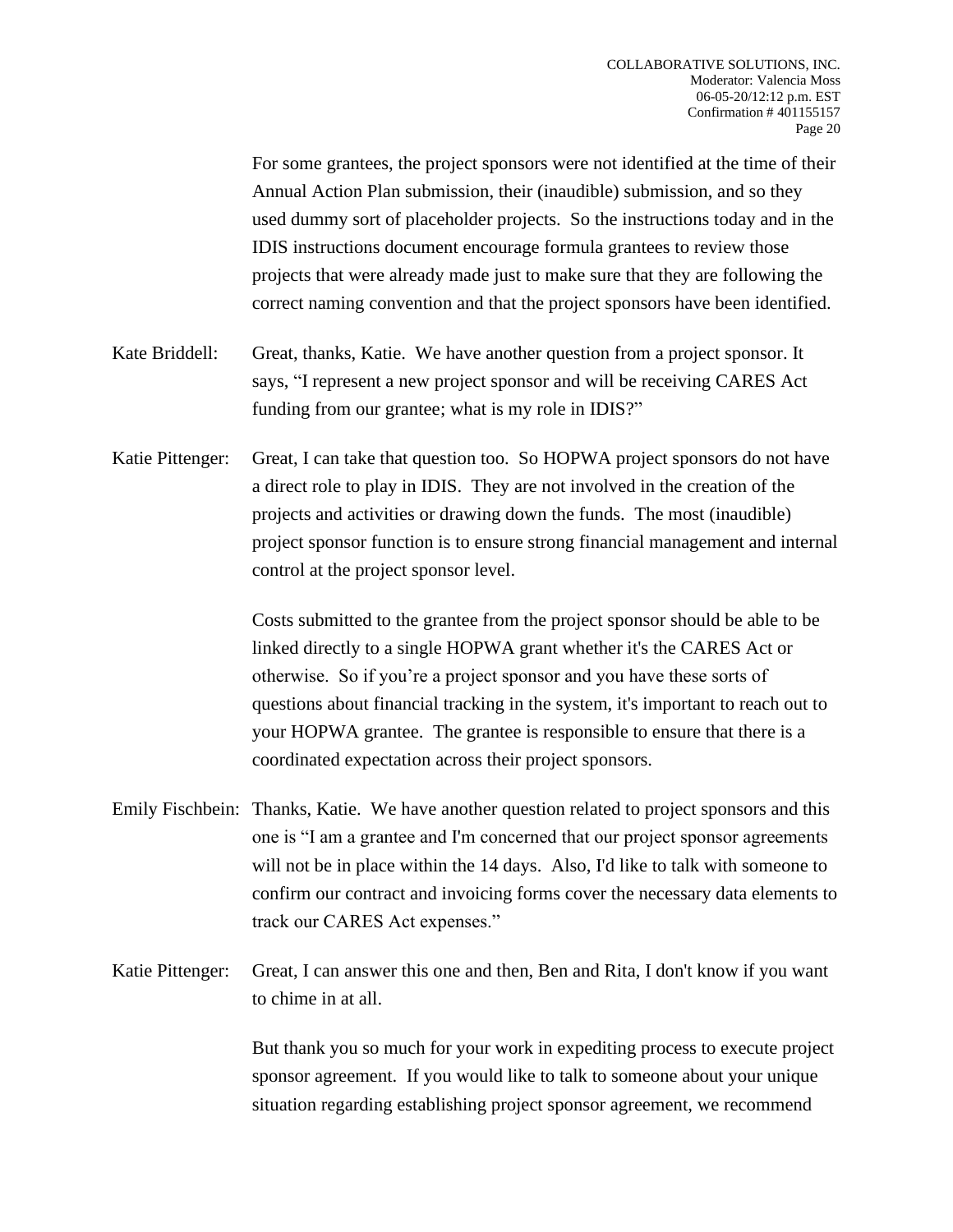reaching out to your local HUD field office and/or to the HOPWA AAQ desk to help navigate those issues.

Ben and Rita, I don't know if you have anything else you'd want to add to that.

Rita Harcrow: Hey, Katie, this is Rita. So the question around the 14-day expectation has come up since the letters announcing your awards went out and that expectation was put forward. And the intent of the CARES Act is really to respond immediately to the crisis that we've all been experiencing in this country.

> So I know that some cities in particular have extensive processes in place for executing those agreements and we really are hoping that you have found a way to work around that, to navigate that, to get money out on the ground quicker. That's why the 14-days was put forward as an expectation to really get those funds out quickly.

If you are having issues, it would be great if you could reach out through the AAQ or the field office and ask for some assistance, some further guidance on how we can help you expedite that process. Thanks.

Kate Briddell: Thanks, Rita. We have another question here, "For the CARES Act STRMU Activity, not all of our clients will need the 24 months of assistance. Should costs covering shorter STRMU time periods be billed to a separate CARES Act STRMU Activity?

Rebecca Blalock: I can take this one. Thank you for your question. That's a great question.

The answer – simple answer is, no, any HOPWA CARES Act funds that go to cover STRMU costs for up to 24 months is allowed for - that the grantee or project sponsor incurs can be drawn through the grantee or project sponsor STRMU activity for that project. That is, you don't need to separate them out by length of time of service of the systems provided.

Emily Fischbein: OK, thanks, Becky, for that good answer. We have another question here, "You talked through two different scenarios regarding using existing funds to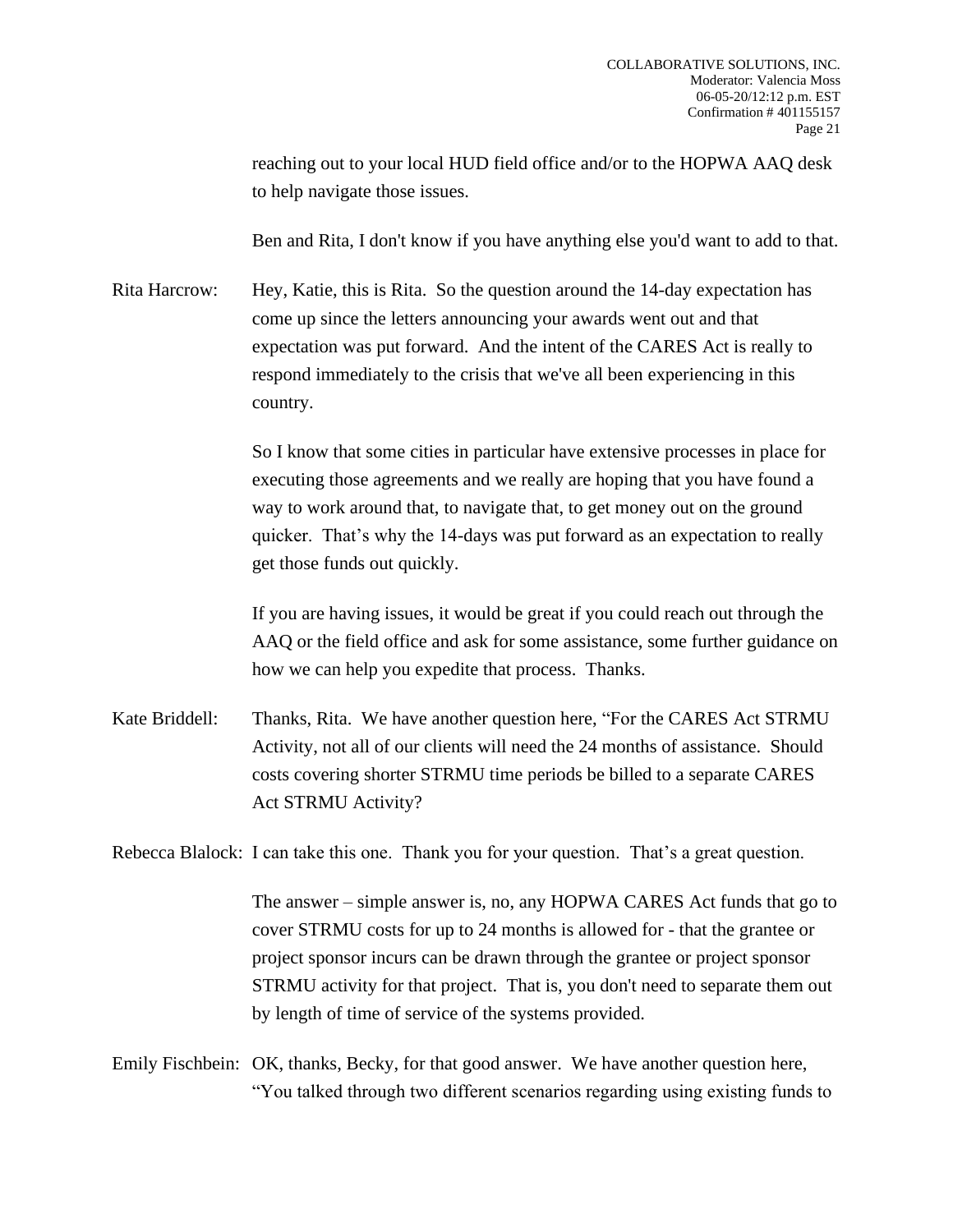cover COVID-19 response. Can you describe how they are different from each other?"

Katie Pittenger: Sure, I think that was me talking about the two scenarios. So the first scenario describes an option that the grantees can use when they face – when they're faced with the COVID-19 costs prior to accessing CARES Act grant. So grantees can temporarily use an existing grant to cover the cost, but must make an adjustment when the CARES Act funds are available. So in this situation, the grantee may use CARES Act flexibility since the costs will ultimately be associated with the CARES Act grant.

> The second scenario that I talked through described in the Q&A was an option that grantees could use when they had old HOPWA funds that were set to cancel, like their FY14 funds which are set to cancel at the end of the fiscal year, so this one is specifically for formula grantees. So to avoid having those funds lost to the HOPWA program, grantees could look at how they can use the standard HOPWA regs and any applicable waivers for that funding source to spend down those funds.

So in this situation, the cost will remain with the old grant, and so the costs must be eligible under those funds. So you could be responding to CARES Act, to the COVID crisis, but continuing with the rules in the standard HOPWA regulations and applicable waivers.

So in that situation, when you're using the old funds and you want to keep the costs associated to those old funds, an adjustment would not be needed. Hopefully, that distinction is helpful and if you have questions about that, please feel free to reach out; and if you're trying to figure out what to do with older funds and in particular the FY14 funds or FY15 funds, please reach out to your field office. We are communicating with them about balances that we're seeing and - or having those conversations in your field offices. We'll be available for those conversations as well.

Kate Briddell: Perfect, thanks, Katie. I've got a couple of questions here that seemed to be related so I'm going to ask them together.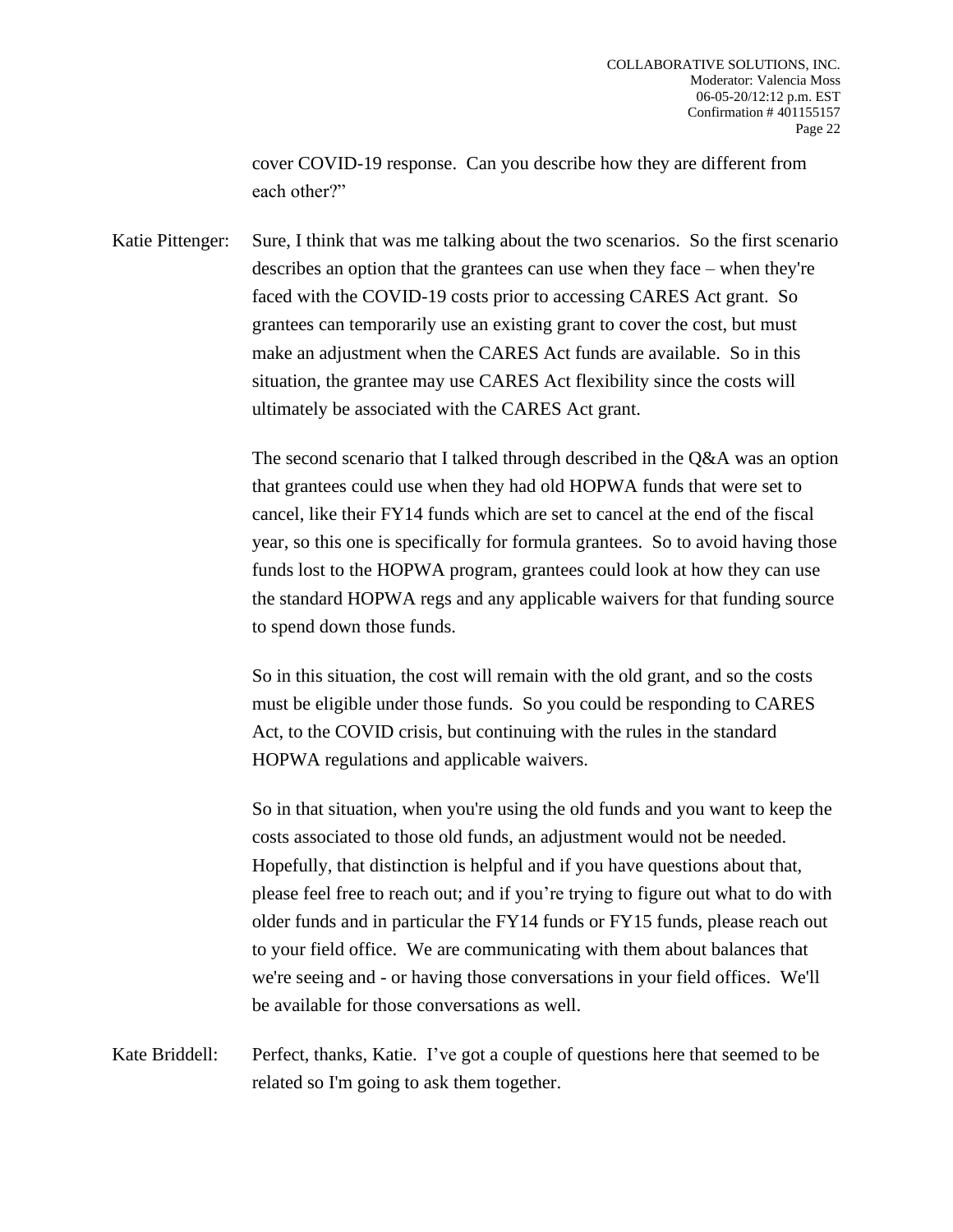The first one is, "I already drew existing funds to cover COVID-19 response and did not establish an adjustment activity; what should I do?" And then the related question is, "Does that adjustment activity have to be under a new project?"

Rebecca Blalock: I can answer this one, I was talking about that. If you – first of all, thank you for the question. Second, if you haven't already – if you haven't set up the adjustment activity, that I - that I showed you when we did our walk-through, it's OK. This guidance is being developed in real-time. We're writing the rules as we go.

> The adjustment activity will help grantees and the TA team quickly identify expenses that need to be adjusted. So if you haven't already done it, just reach out to the HOPWA AAQ to get instructions on how to proceed and we will walk you through the steps. And note the adjustment tweak doesn't need to be set up under a new Project. It can be under the corresponding Project for the year of the grant like we showed you with the City of Williamsburg.

They were doing a small amount and they added work in their existing project. So that could be an example to follow.

- Emily Fischbein: Thanks, Becky. OK, we have a question that is related to what you went over regarding naming conventions and the question is, "Can I still use the HOPWA naming convention tool to create the Project and Activity names?"
- Katie Pittenger: Great, thank you for that question. Yes, the HOPWA naming convention tool is still a very useful tool to help grantees auto-generate names. So grantees plug in a few variables, information on the grant number, the Project name – or excuse me, the grantee name, project sponsor name, the years of the grant, and some other key pieces of information, and then it will auto-generate the appropriate naming convention.

So it's a great tool. It is in the process of being developed – or excuse me, updated right now so that it includes some additional information for CARES. Those updates should be out next week, if not sooner. So just keep a lookout on the listserv for an update on that. But, yes, that naming convention tool is still very useful and we encourage grantees to use it.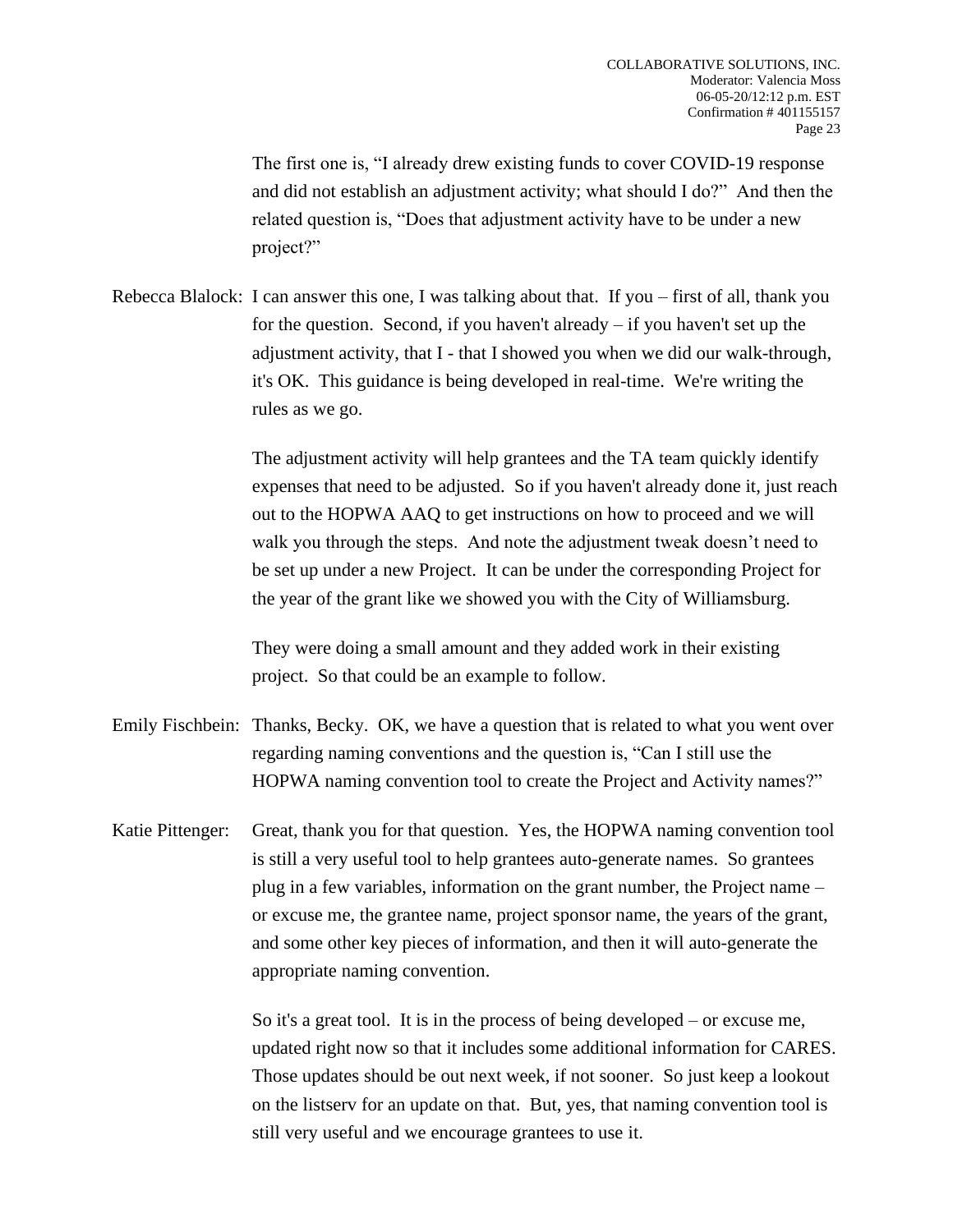- Kate Briddell: Great, thanks, Katie. It looks like we just have a couple more questions. So the next question is, "Will we have to report out on CARES Act separately from other HOPWA grants?"
- Rebecca Blalock: I can answer this one. Ben and Rita, feel free to chime in if you've gotten new information in the past hour.

The reporting – at this point, the HOPWA reporting requirements for CARES Act funds are still being finalized. In the meantime, grantees should make sure that their system can track all of their standard performance reporting data elements for their CARES Act funds. If you'll follow the general theme of just keep doing what you're doing as far as reporting and collecting data, then you'll be OK when it comes time for whatever reporting looks like, when we're ready for it.

We've heard – we've heard from grantees and we know – we know that this is on your mind, so if you'll just keep doing your traditional standard practices for data reporting and collecting, and we will roll up guidance on reporting as soon as it is possible – as soon we have it available.

Emily Fischbein: Thanks, Becky. We have one more question –

Rita Harcrow: I'm sorry, this is Rita. I was going to just add to that. Thanks, Becky, that was a good answer and what you said is correct that we're still working on that internally and there – the CARES Act does have some unique aspects of – there's some provisions around reporting that we're trying to work through as a department, so we have work groups and some other things going on.

> We're really trying to simplify the reporting as much as we can, but we don't know yet how much we'll be able to do that. But as Becky said, the best thing is to go ahead and track everything separately.

> So the CARES Act was such a huge supplement and such a huge act for the country, it will have some specialized reporting and can't just get lumped into everything else that's already going on. We need to be able to measure those activities separately for that reason. Thanks.